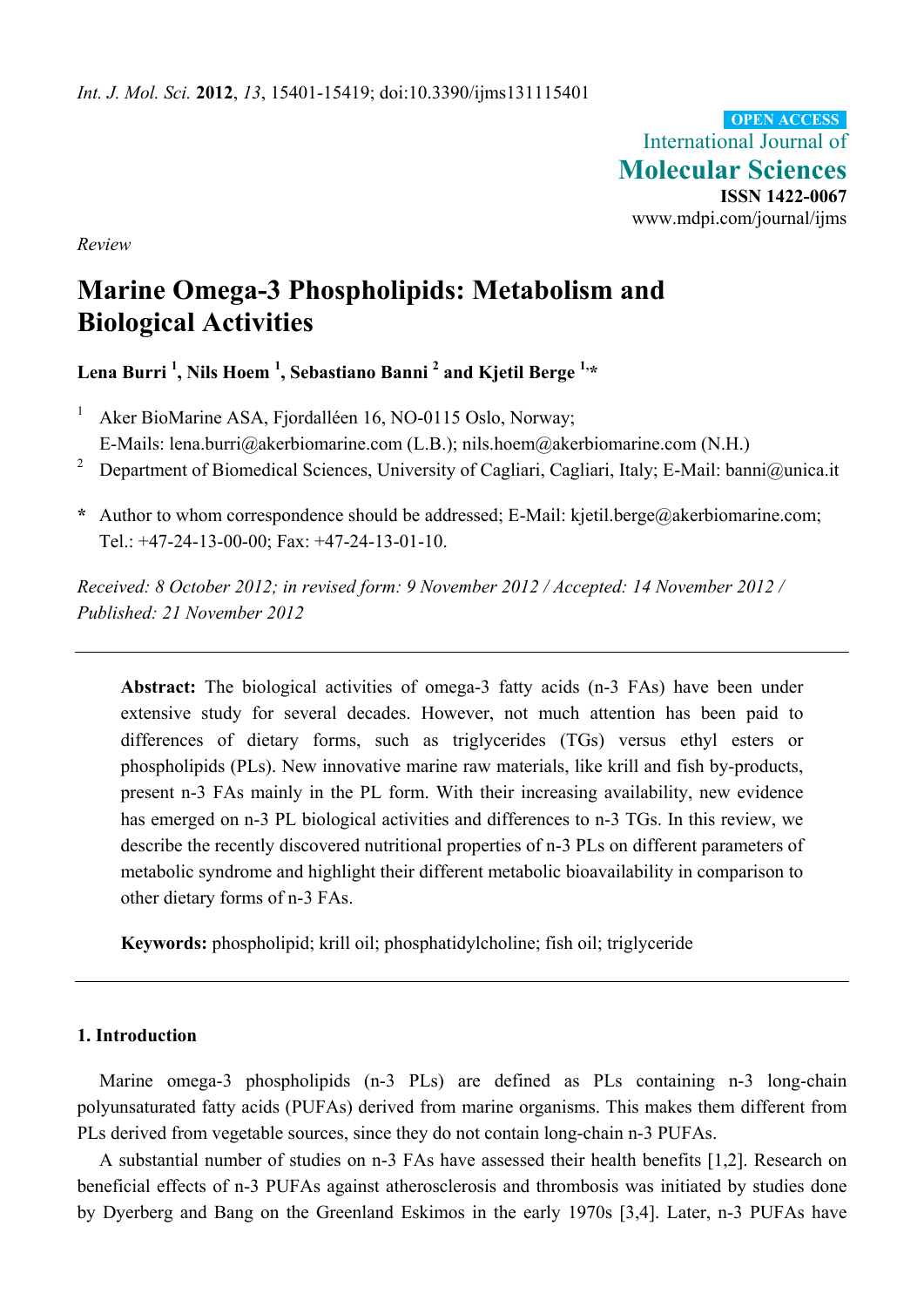been shown to be crucial at cellular levels for maintaining membrane homeostasis, as ligands for transcription factors thus influencing gene expression, and for an optimal balance with n-6 fatty acids to secure a regulated inflammatory response, a healthy body composition homeostasis and an equilibrated neurological and psychiatric balance [5,6].

Most of the clinical studies have been carried out using n-3 FAs bound to TGs or ethyl esters. However, more recently, marine products enriched in n-3 PUFAs bound to PLs have received increasing attention for their emerging health benefits, as discussed in this review.

## **2. PL Classes**

In nature, n-3 FAs are mainly esterified either in PLs or TGs or, due to a partial hydrolysis, are present in the free form. Whereas TGs consist of three FAs esterified to a glycerol backbone, PLs have normally two FAs esterified to a glycerol backbone, and a phosphorous group that is further linked to a headgroup (Figure 1). TGs are highly hydrophobic, whereas PLs are hydrophilic due to the polar headgroup. Hence, the physical-chemical properties of these two groups of lipid structures are different and only PLs are able to form micelles and liposomes.



**Figure 1.** Triglyceride and phospholipid structures.

There are three main classes of PLs: glyceroPLs (FAs ester-bound to backbone), ether glycerolipids and sphingoPLs. GlyceroPLs are the most common subgroup and can be further divided into different subgroups, which are defined by the head-group located in the PL (Figure 1). The headgroup can consist of choline, ethanolamine, glycerol, inositol or serine. For example, phosphatidylcholine (PC) contains a choline head-group, whereas phosphatidylethanolamine (PE) contains an ethanolamine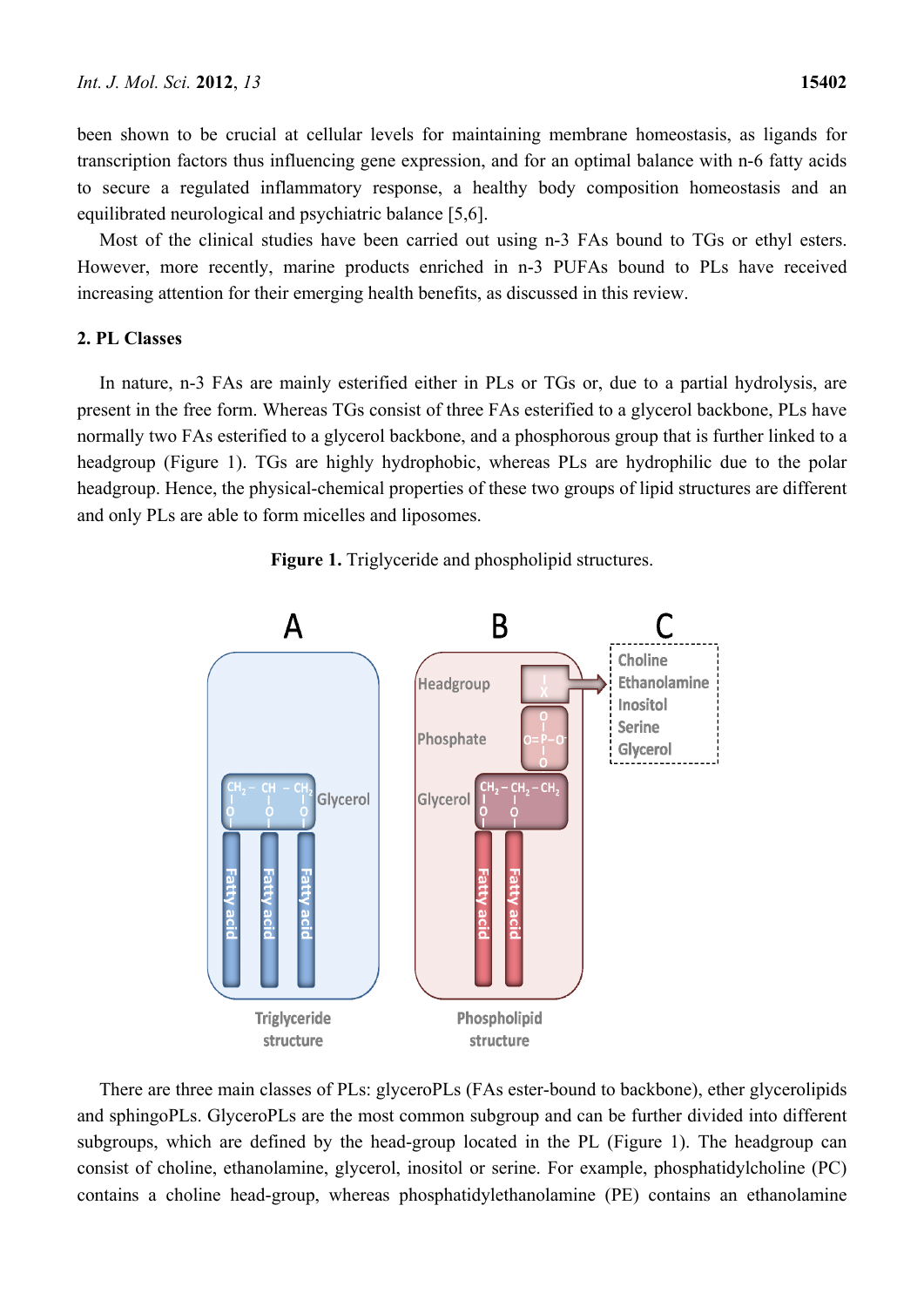head-group. The distribution of the different PLs in marine resources was recently reviewed by Lu and colleagues [7]. According to this review, the most predominant PLs in marine sources such as salmon, tuna, rainbow trout and mackerel, is PC, whereas PE is shown to be the second most abundant. Phosphatidylinositol (PI), phosphatidylserine (PS), lysophosphatidylcholine (lyso-PC), and sphingomyelin are found in smaller amounts.

## **3. Sources of Marine PLs**

## *3.1. Fish Roe*

One by-product of the fish industry that is particularly interesting in respect to marine PLs is fish roe. The word 'roe' stands for the eggs and the ovaries full of eggs of seafood. Fish roe is used for human consumption and is a rich source of n-3 PUFAs in PL form  $[8-10]$ . Fish roe from herring, salmon, pollock, and flying fish contain between 38%–75% of their lipids in the form of PLs with PC being the predominant lipid class [11]. In salmon, that had the highest total lipid content of the four fish examined, 56% of the lipids were in TG form, whereas the other roes had values below 20%. More than 30% of the total FAs were eicosapentaenoic acid (EPA, 20:5n*-*3) or docosahexaenoic acid (DHA, 22:6n-3). A high presence of these two FAs in fish roes has also been demonstrated in other studies [8,12,13].

## *3.2. Krill Oil*

One important source of marine PLs is krill oil (KO). KO has become increasingly popular as a food supplement during the last decade, and the research on KO in animal and human studies is growing. KO is extracted from the Antarctic crustacean krill (*Euphausia superba*), a shrimp-like zooplankton. It is known for a high amount of PL-bound n-3 PUFAs, in particular EPA and DHA. The majority of these two fatty acids are contained in the PC form [14,15]. The amount of PLs in oil extracted from krill is typically around 40%. The FA composition of the PLs in KO was recently characterized in two studies [16,17]. Both studies revealed a complex composition of PL species in KO. In the study performed by Winther *et al*., 69 different choline-containing PL molecules were identified. Of these, 58% contained n-3 PUFA in one position, whereas n-3 PUFAs in both positions were found in 10% of the PC molecules. The most prevalent n-3 PUFAs were EPA and DHA, but also stearidonic acid and docosapentaenoic acid (DPA) were present in smaller amounts.

## *3.3. Fish*

The main dietary source of EPA and DHA is fish, in particular cold-water oily fish like salmon, sardine, anchovy, herring, or mackerel. Fish contains between  $1\%$ –1.5% PLs and  $10\%$ –15% TGs [18]. Depending on the kind of fish, up to one third of the EPA and DHA content might exist in the form of PLs [19]. One study has shown that in Atlantic salmon, EPA and DHA are bound to PLs and TGs in a 40:60 ratio [20]. Hence, fish represents a potential source of marine PLs, but the production of marine PLs from fish has so far been limited. Moreover, the amount of by-products from fish is significant and thus further represents a valuable source of marine PLs.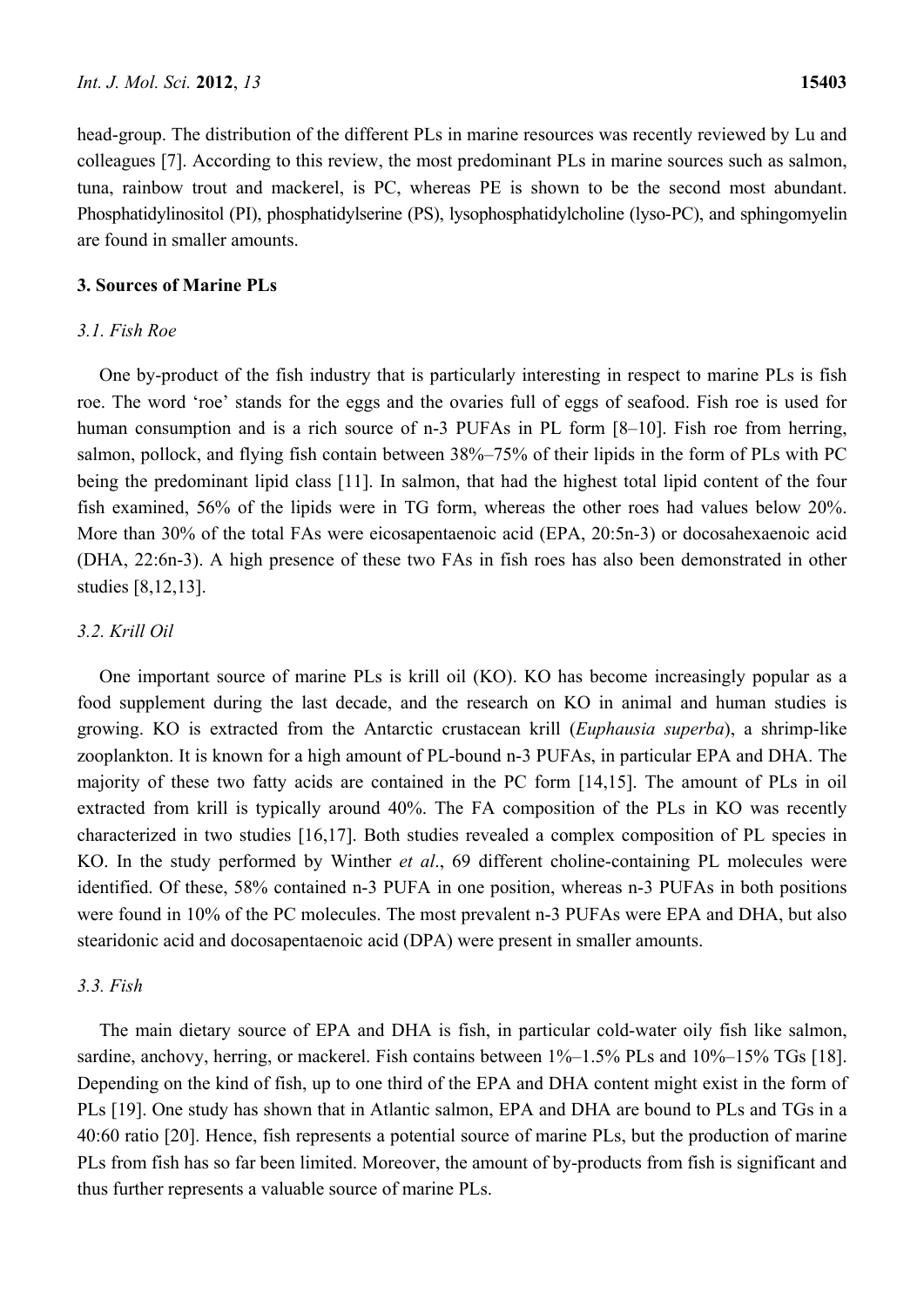However, the FA content and also the overall amount of fat in farmed fish can be quite different in comparison to wild fish. Because vegetable oils and oilseeds are used in aquaculture feed, the (EPA + DHA) to (arachidonic acid + linolenic acid) ratio can be as low as 1.5 for farmed *versus* 14.5 for wild salmon [21]. In comparison, the corresponding ratio in KO is 12.0 [22].

#### **4. Different Tissue Distribution of FAs from PL and TG Ester Forms**

The FA chain length and unsaturation affect the intestinal absorption efficiency of lipids, whereas the chemical structure of the lipids (TGs *versus* PLs) determines their digestion products before absorption [23–25]. Digestion of TGs was suggested to start in the stomach, where they are hydrolyzed by lingual and gastric lipases. However, only insignificant amounts of PLs are substrates for these enzymes and the major portion of PLs is hydrolyzed in the small intestine by pancreatic phospholipase A2 with the help of other lipases. In contrast to the hydrolysis products of TGs, the corresponding products from PLs are not dependent on bile salts to form micelles. After uptake into the enterocytes, the PLs are mainly incorporated into the chylomicron surface layer, while the TGs are solubilized in the interior of chylomicrons [24]. There are, however, studies with human intestinal CaCo-2 cells [26], rat [27] and swine [28] suggesting that a substantial part of the dietary PL fraction is integrated into high-density lipoprotein (HDL) particles already in the intestine that later join the plasma HDL pool. In addition, others have suggested an important role for the intestine in the synthesis of HDL [29–31].

In the bloodstream, chylomicrons are catabolized by the endothelial-bound enzyme lipoprotein lipase (LPL), which hydrolyzes TGs, releasing FAs, which can subsequently be taken up by tissue [32]. As a result of delipidation of chylomicrons, chylomicron remnant particles are formed, which are finally taken up and metabolized by the liver. During circulation in the blood stream, lipid components of chylomicrons can also be transferred to HDL, which is a process catalyzed by cholesteryl ester transfer protein (CETP) that exchanges cholesteryl esters from HDL to the chylomicron remnant particles and TGs to HDL [33].

FA absorption in the small intestine has been found equivalent for both the PL- and TG-derived compounds [34–38]. It has, however, been proposed that the different PL and TG ester forms could determine in which blood pool (free FAs, outer *versus* inner layer of chylomicrons, different lipoprotein particles) the FAs end up [39]. This could then influence the distribution of FAs into different tissues. There is some evidence that PLs might be a more efficient delivery form of PUFAs to the brain than TGs [40,41]. For example, it has been found by radioactive labeling of DHA in PC and TG esters that DHA from PC is more efficiently taken up into different tissues than DHA from TG in ten week old rats [42]. The incorporation of DHA was more than twice as high from PLs as from TGs in brain, liver, and kidney, and higher DHA incorporation was also seen in adrenal gland, brown fat, thymus and ulveal tract/retina. More specifically, in the brain the DHA uptake was significantly increased in 11 out of 14 brain regions after PL administration, compared to supplementation in TG form. The increased tissue accumulation of radioactivity in the PC form became apparent only in ten weeks old animals and was absent in two week old animals. Another observation of the study was a strong decrease of  $^{14}$ C-DHA coming from either ester form in the brain in older animals compared to younger animals.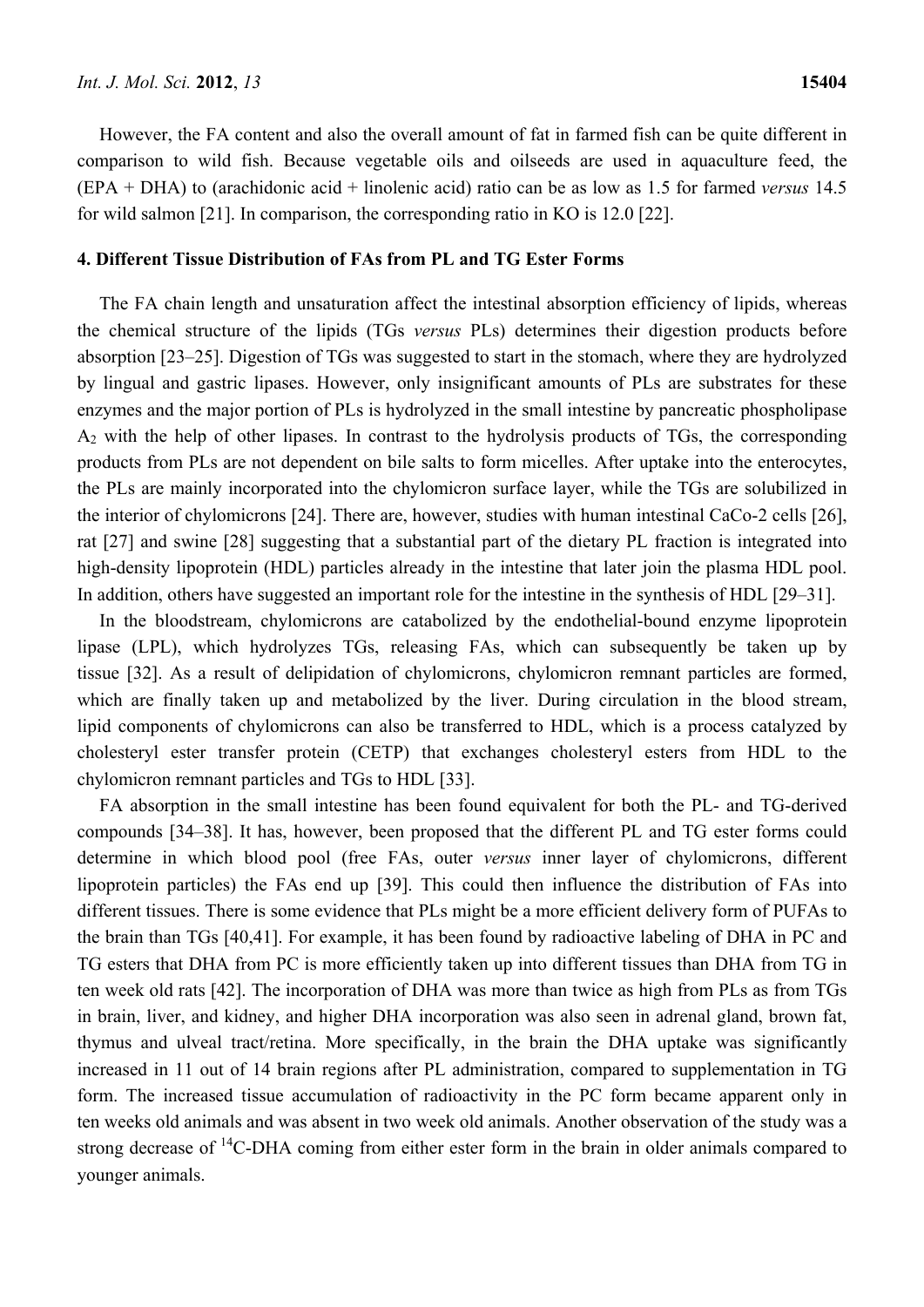A further study has equally found that radiolabeled arachidonic acid esterified in PLs accumulates more efficiently in baboon neonate tissues (brain, liver and lung) than do the TG structures [43]. The incorporation of arachidonic acid into the brain tissue was 2.1 fold higher when baboons were supplemented with PLs, as compared to TG administration. Moreover, a study in obese Zucker rats compared n-3 FAs either given in the form of fish oil (FO; n-3 FAs in TGs) or KO (majority of n-3 FAs in PLs) [44]. In this study, KO led to a significantly higher incorporation of EPA and DHA into tissue PLs. In heart, there was a 96% and 42% higher incorporation of EPA and DHA, respectively, into the PLs after KO compared to FO supplementation. Similar observations were identified in the liver. EPA and DHA levels were 47% and 13% higher after KO administration, which is in agreement with the studies in rats and baboons [42,43]. There was also a significantly higher presence of DHA in the brain after KO supplementation to the diet as compared to FO supplementation [45]. This finding was supported by a recent study with KO demonstrating increased DHA amount in the brain and beneficial effect on memory function in rats [46]. Moreover, it has been demonstrated that DHA in the form of lyso-PC, and more specifically, when DHA is located in the *sn*-1 position, is efficiently taken up in the developing rat brain [47]. Also other studies performed by the same research group have documented that lyso-PC can be an effective delivery form of DHA to the rat brain [48]. In addition, Cansell and colleagues have investigated the metabolism of EPA and DHA delivered either in PL (liposomes) or TG form [49–52]. They found an increased n-3 PUFA bioavailability from PLs in the lymph, in comparison to n-3 PUFAs from TGs. Numerous studies in humans, such as the Framingham study, linked DHA levels in blood plasma to brain-related disorders like Alzheimer's disease, and several different protective roles of DHA in the brain have been suggested [53,54]. Finally, in humans it has been demonstrated that PLs are a more efficient delivery form of DHA to platelets and erythrocytes than TGs [55].

The mechanism behind an increased tissue uptake of n-3 PUFAs bound to PLs is currently not known, and more detailed mechanistical studies need to be done in order to fully explain the differences in tissue accumulations between the two ester forms.

## **5. Health Effects of Non-Marine and Marine PLs**

Due to the dual hydrophilic and hydrophobic properties of PLs, they are mainly known for their role as building blocks for cell membranes in almost all known living beings. In addition to their role in cellular structure and function, they play an important part in the formation of lipoproteins, which transport lipids to tissues via the blood stream. Additionally, certain PL metabolites serve as important molecules within several signaling systems.

During the latest years, more and more focus has been laid on the beneficial health effects of PLs in both animals and humans. Marine n-3 PLs however, that come in a particular blend of PL molecules and n-3 PUFAs bound to it, have been studied to a lesser extent. However, during the last decade several papers have described the effects of two important sources of marine PLs: KO and fish roe, which is summarized in Section 5.4 (n-3 PLs) below. The studies with marine PLs in humans and animals are listed in Tables 1 and 2.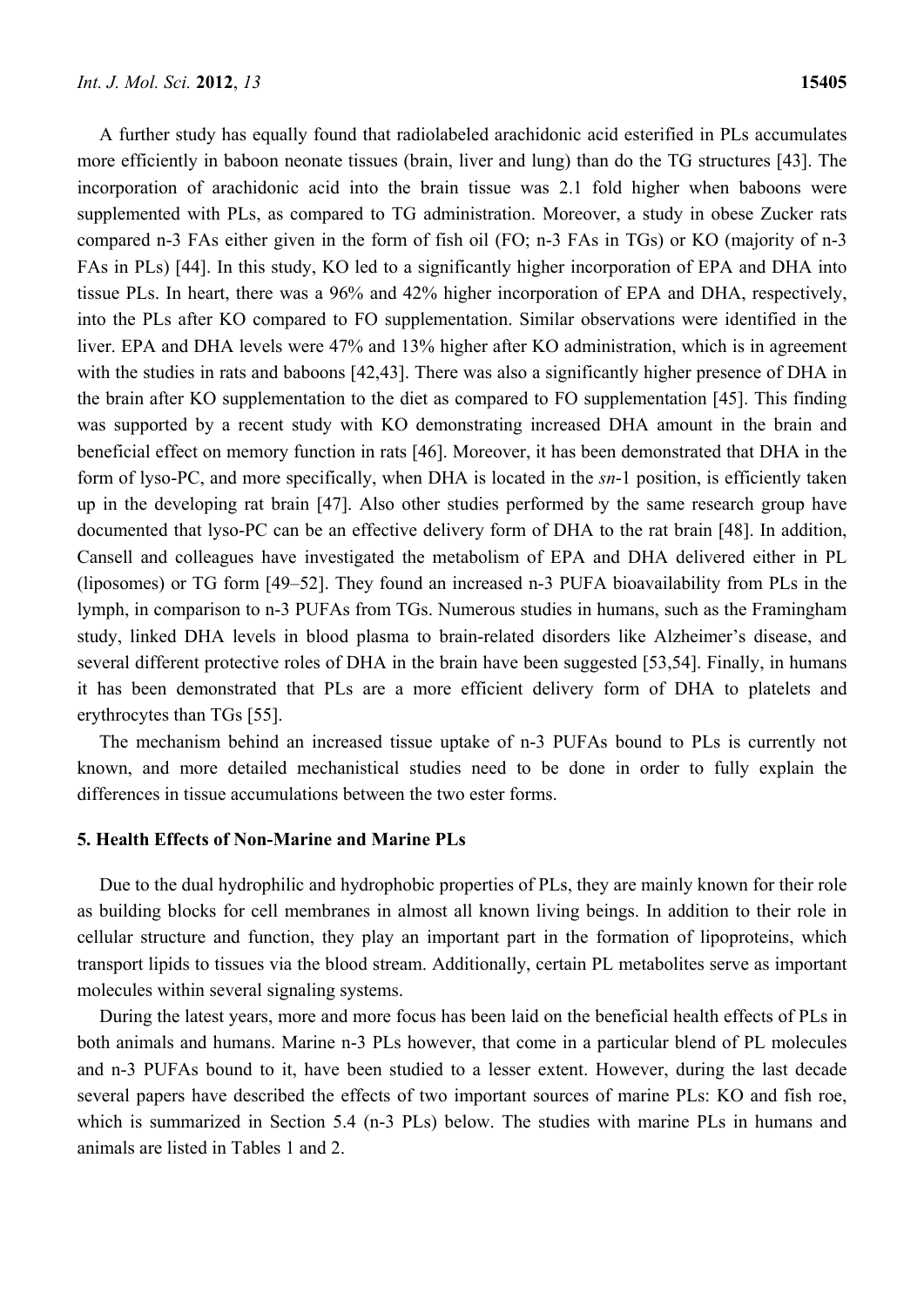| Area of study   | <b>Population characteristics</b> | <b>Treatment</b>       | <b>Main findings</b>           | <b>References</b> |
|-----------------|-----------------------------------|------------------------|--------------------------------|-------------------|
| Cardiovascular  | Dyslipidemia                      | KO                     | Improved blood lipids          | [56]              |
| Obesity         | Normal to obese                   | KO                     | Changed endocannabinoid levels | $[57]$            |
| Inflammation    | <b>Arthritis</b>                  | KO                     | Reduced arthritic symptoms     | $[58]$            |
|                 | <b>Athletes</b>                   | KO                     | Reduced oxidative damage       | $[59]$            |
| <b>PMS</b>      | Women                             | KO                     | Reduced dysmenorrhea           | [60]              |
| <b>Brain</b>    | Memory complains                  | $n-3$ PS $^1$          | Improved word recall           | [61]              |
| Eye             | ADHD children                     | $n-3$ PLs <sup>2</sup> | Improved attention             | [62]              |
| Liver           | Chronic liver disease             | Roe <sup>3</sup>       | Improved lipid parameters      | [10]              |
| Bioavailability | Healthy                           | KO                     | Increased n-3 FA blood levels  | [22, 63, 64]      |

**Table 1.** Overview over clinical studies with marine n-3 PLs.

FA, fatty acid; KO, krill oil; PLs, phospholipids; PMS, premenstrual syndrome; PS, phosphatidylserine. <sup>1</sup> The n-3 PS was synthesized from krill.  ${}^{2}$  The n-3 PLs were isolated from KO.  ${}^{3}$  Salmon roe.

| Area of study  | <b>Animal model</b>             | <b>Treatment</b>       | <b>Main findings</b>                   | <b>References</b> |
|----------------|---------------------------------|------------------------|----------------------------------------|-------------------|
| Cardiovascular | Heart failure (r)               | KO                     | Attenuated heart remodeling            | [65]              |
|                | Healthy (m)                     | Roe <sup>1</sup>       | Improved blood lipids and adiponectin  | [8,66]            |
| Obesity        | High fat diet (m)               | $n-3$ PLs <sup>2</sup> | Improved metabolic profile             | $[67]$            |
|                | High-fat diet $(r)$             | KO                     | Decreased body weight                  | [68]              |
|                | High-fat diet (m)               | KO                     | Reduced endocannabinoid biosynthesis   | $[69]$            |
|                | High-fat diet (m)               | KO                     | Decreased hepatic steatosis            | $[70]$            |
|                | Genetic obesity (r)             | KO                     | Decreased hepatic and heart lipids     | $[44]$            |
|                | High-fat diet (m)               | Roe <sup>3</sup>       | Reduced abdominal fat                  | $[71]$            |
| Inflammation   | TNF $\alpha$ overexpression (m) | $Roe3$ , KO            | Increased hepatic $\beta$ -oxidation   | $[72 - 74]$       |
|                | Ulcerative colitis (r)          | KO                     | Reduced oxidative stress               | $[75]$            |
|                | Arthritis (m)                   | KO                     | Reduced arthritis scores               |                   |
| <b>Brain</b>   | Healthy $(r)$                   | $n-3$ PLs <sup>4</sup> | Improved memory function               | [46]              |
|                | Genetic obesity (r)             | KO                     | Increased DHA level in brain           | $[45]$            |
|                | Healthy $(r)$                   | $n-3$ PS $5$           | Improved learning and memory           | $[76]$            |
|                | Healthy (m)                     | Roe <sup>1</sup>       | Improved learning capacity             | $[9]$             |
| Bone           | Growing females (r)             | KO                     | Did not improve bone mass/architecture | [77]              |
| Other          | Healthy $(r)$                   | KО                     | Decreased hepatic lipogenesis          | $[78]$            |
|                | Healthy (m)                     | KO                     | Beneficial hepatic gene regulation     | $[79]$            |

## **Table 2.** Overview over pre-clinical studies with marine n-3 PLs.

(m), mice; (r), rats; KO, krill oil; PLs, phospholipids; PS, phosphatidylserine. <sup>1</sup> Salted herring roe. <sup>2</sup> Extracted from herring meal.<sup>3</sup> Herring roe.<sup>4</sup> Isolated from KO.<sup>5</sup> Synthesized from KO.

#### *5.1. PLs*

PCs by themselves, without the added benefit of n-3 PUFAs, have been described to alleviate senescence [80] and to be beneficial for cognitive functions [81], inflammatory diseases [82], as well as plasma and liver lipid metabolism [83,84]. Other studies have shown that PLs might increase sport performance [85,86]. The beneficial effects of PLs on blood and hepatic lipids have been studied in a number of animal experiments [83,87–94], and both cholesterol and TG levels are affected upon treatment. In particular, egg and soybean PLs have been shown to increase levels of HDL in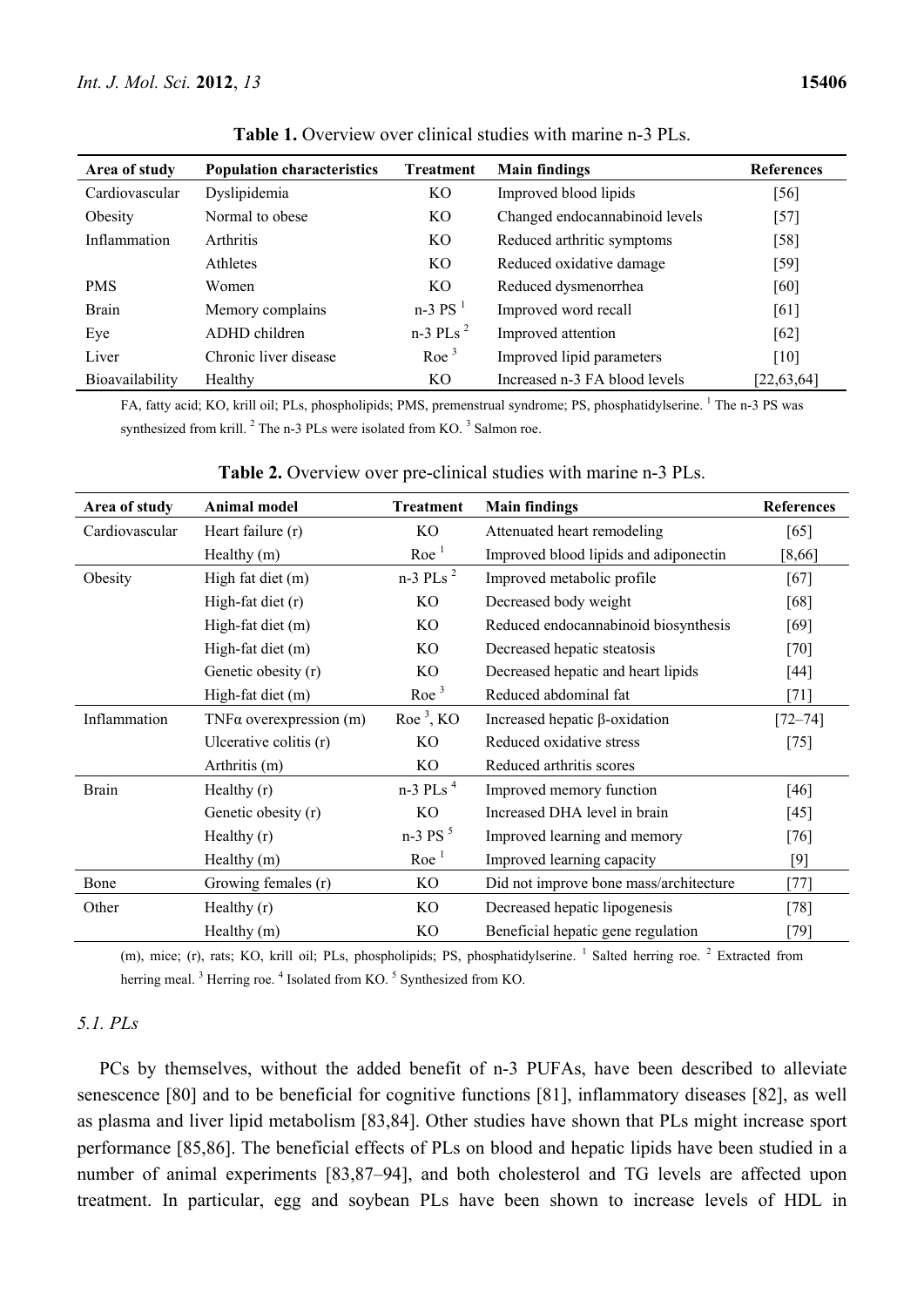humans [84] and to lower hepatic TG levels by 45% in orotic acid-induced fatty liver in rats [83]. In addition, trials in humans have demonstrated that PLs can protect the liver against alcohol-related damages [95–97]. PC was further described by Lieber and colleagues to defend against liver fibrosis and cirrhosis induced by alcohol fed to baboons over a period of 6.5 years [12]. Interestingly, patients with fatty liver showed a PL profile modification with a decrease of PC and PE [98].

Three underlying mechanisms seem to be important for the beneficial effects on cholesterol and/or TG after PL administration: (a) increased sterol excretion, (b) stimulated lipid secretion from bile, and (c) increased β-oxidation and decreased synthesis of lipids in the liver [99]. The majority of the studies performed with PLs did not include n-3 PUFAs-containing PLs, indicating that PLs in general have beneficial effects. However, other studies have demonstrated that PLs containing n-3 PUFAs have more potent effects on liver and blood plasma lipid levels, compared to PLs without n-3 PUFAs [94,100].

# *5.2. Choline*

Choline, the head-group of PC and sphingomyelin, is an essential human nutrient. Rich sources of choline are beef liver, egg, fish, chicken and milk [101]. KO, which contains approximately 40% of PC, is also a good source of choline. In addition to being an important part of PC and to being a major source of methyl groups in the *S*-adenosylmethionine pathway, choline is also a substrate in the synthesis of acetylcholine. This neurotransmitter is involved in neuron networks associated with memory [102]. Aging may depress the availability of neurotransmitters like acetylcholine. Hence, it has been hypothesized by some researchers that supplementation of choline-containing compounds like PC might stimulate the production of acetylcholine and have a beneficial impact on the central nervous system [103].

Choline supplementation is especially important for vegetarians, vegans and people who drink excess amounts of alcohol, since they have an elevated risk of choline deficiency. In addition to an increased risk of developing liver dysfunction [12,104,105], choline deficiency might also hinder normal development of memory function [106]. Supplementation with choline has been attributed to impact on brain function, when given to rats either before birth or during the second week after birth [13,107–111]. The long-lasting effect of choline administration on rodent spatial memory function seems to involve changes in the hippocampus [112–114]. There is also some evidence that a high intake of choline might reduce the risk of breast cancer and colorectal cancer [115–117].

# *5.3. n-3 PUFAs*

The main source of n-3 PUFAs are algae that can synthetize them *de novo*. They are the basis for the enrichment of n-3 PUFAs in the lipids of other marine organisms over the aquatic food chain. The n-3 FAs distinguish themselves from the n-6 FAs by the position of the first double bond from the methyl end of the chain. N-6 metabolites cannot be converted into n-3 FAs and humans can only poorly synthesize n-3 PUFAs from their precursor α-linolenic acid (ALA; 18:3n*-*3), which is present in plants like rapeseed, soybean, walnut, flaxseed, perilla, chia, and hemp. The dietary intake of EPA and DHA is essential as they are extensively associated with optimal human health and protection against disease.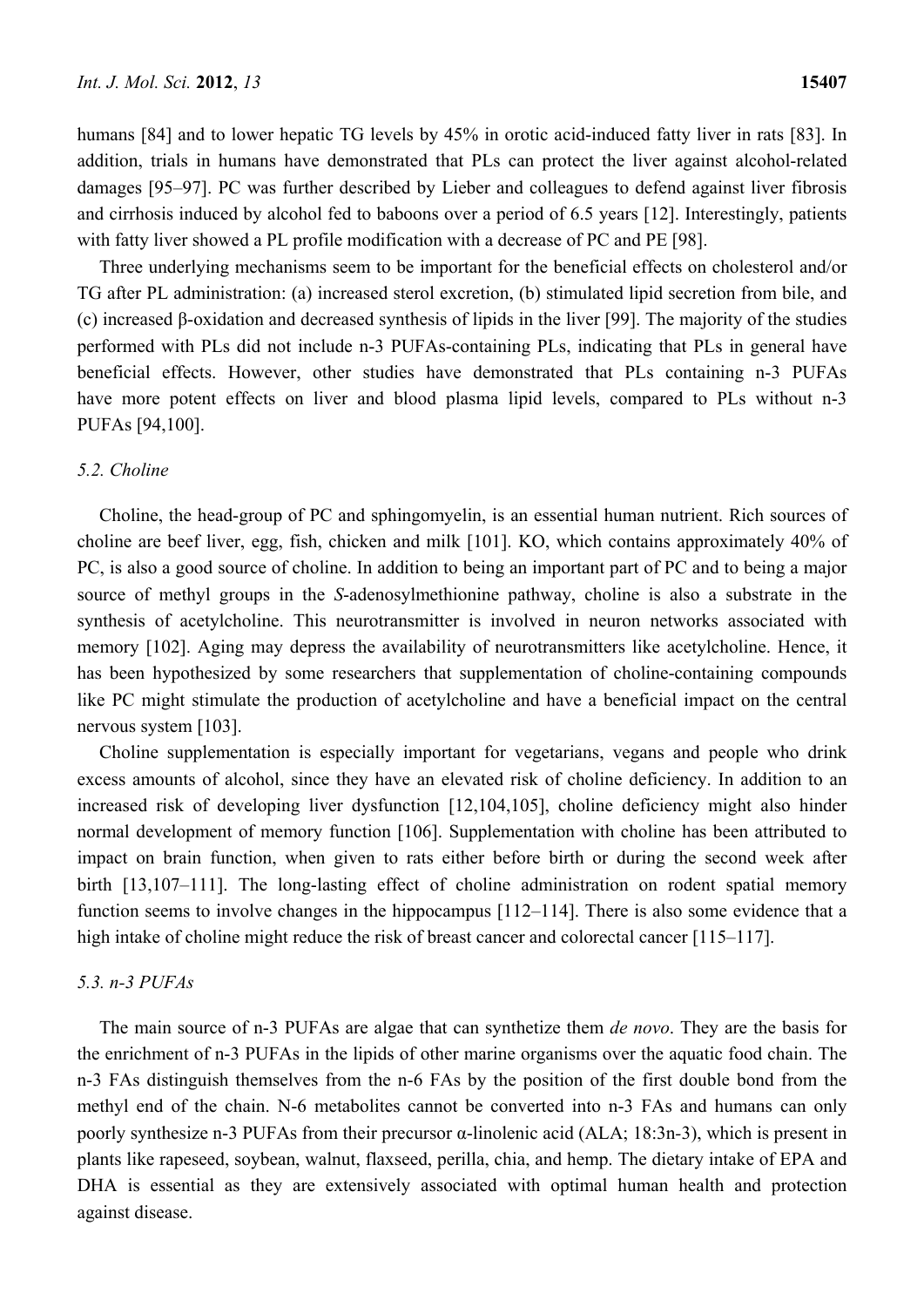EPA and DHA have the ability to influence cell membrane fluidity, permeability or membrane protein-mediated responses. By being precursors to lipid mediators (eicosanoids/docosanoids) or as ligands for transcription factors, these n-3 PUFAs affect cell and tissue physiology and response to external signals [118]. By these means, EPA and DHA support cardiovascular health as well as cognitive, visual, immune, and reproductive system functions. There are also indications that they confer health benefits regarding e.g. tumorigenesis, hypertriglyceridemia, atherosclerosis, mental illness, dementia, bone health, and attention-deficit hyperactivity disorder (ADHD) [119–130]. In spite of an overwhelming amount of evidence on the beneficial effects of n-3 PUFAs on human health, some controversy remains [131–135]. The reason might be that published meta-analysis were based on different study inclusion criteria, e.g., number of subjects, length of treatment, n-3 dose given, disease state of participants, co-medications, compliance of study product intake, dietary background (intake of fish/other n-3 products), placebo/not placebo controlled, *etc.* This led to a significant heterogeneity in conclusions. Moreover, there is a variation in statistical strictness (*p*-values) used in the different analysis. Nevertheless, the totality of the scientific research supports a cardiovascular benefit of n-3 PUFAs in healthy individuals, as well as in several groups with pre-existing cardiovascular diseases.

# *5.4. n-3 PLs*

# 5.4.1. KO

Intake of n-3 PUFAs in the chemical form of PLs from KO has been associated with several health promoting aspects (Tables 1 and 2). In some studies, the effects were stronger than the ones observed with FO, which may be attributed to an increased efficacy of EPA and DHA in PL form compared to the TG form and to their different target tissue accumulations [22,63,64]. Two studies in obese animals have demonstrated that KO has beneficial effects on fatty liver and plasma cholesterol levels [44,70]. In the diet-induced obesity model it was also demonstrated that KO improves insulin sensitivity [70]. Further, KO has been shown to have effects on markers of inflammation and arthritis symptoms in preclinical and clinical studies [58,75]. In addition, beneficial changes in hepatic and cardiac steatosis, plasma hypercholesterolemia, glucose homeostasis, adiponectin levels, and premenstrual syndrome have been associated with the intake of KO in several studies [22,56,60,70]. Moreover, increased endocannabinoid levels, as metabolic parameters of metabolic syndrome and obesity [136], have been found to be ameliorated in obese rats, mice and humans after KO supplementation [44,45,57,69]. Other recent studies have demonstrated that KO improves memory function, protects against heart failure and attenuates inflammation in ulcerative colitis in rats [46,65,74].

#### 5.4.2. Fish and Fish Roe

A recent study comparing n-3 TGs and n-3 PLs (isolated from fish) revealed that the PL form was better in improving the metabolic profile in obese mice than the TG form [67]. EPA and/or DHA were shown to be more efficiently taken up in tissues like liver, white adipose tissue and muscle, when given in the PL form. The beneficial effect of PLs on plasma insulin and adipose hypertrophy was partly explained by their effect on the endocannabinoid metabolome in white adipose tissue. A number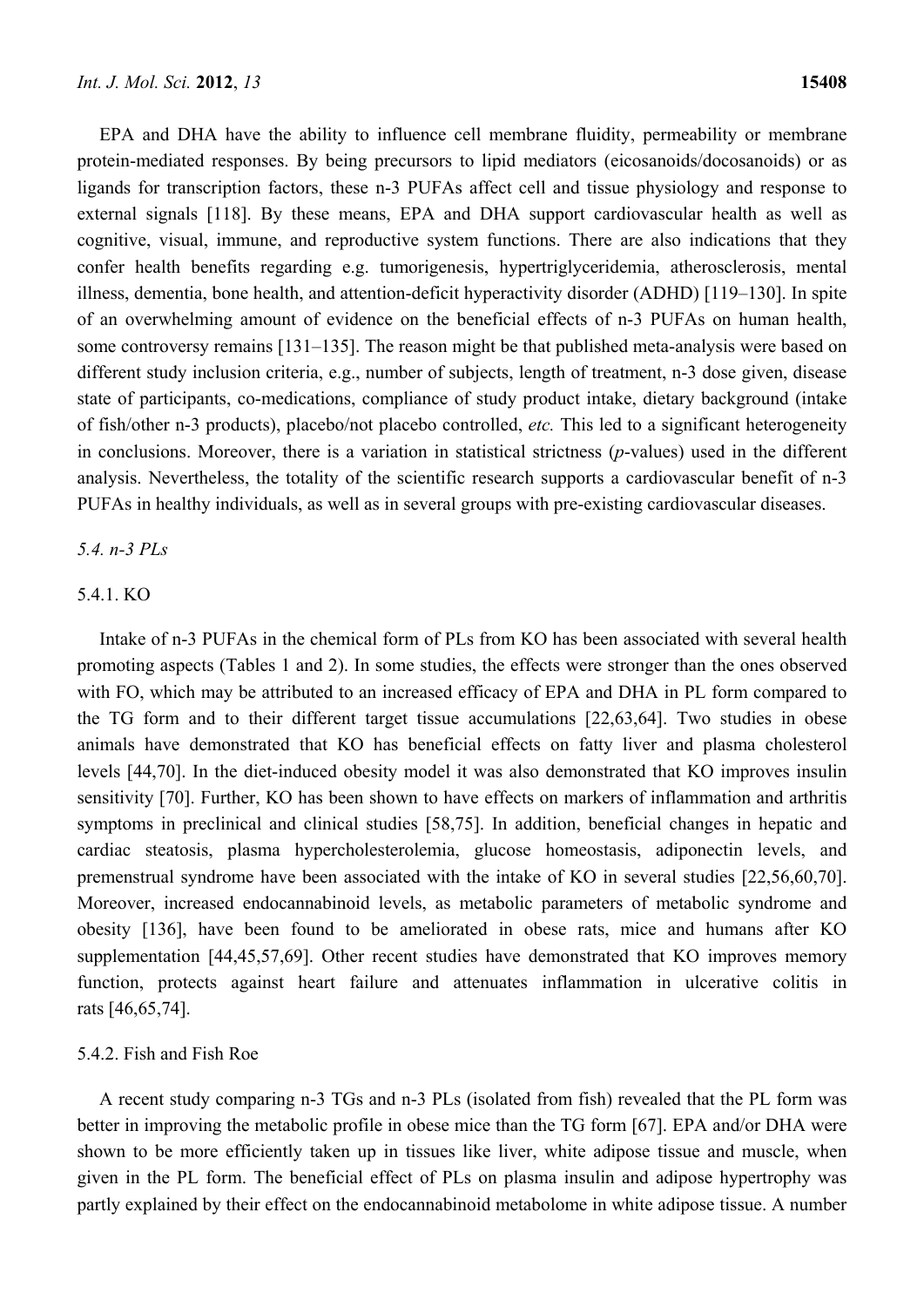of reports have looked at the health benefits of various fish roes in animals and humans. In mice, the intake of extracted herring roe lipids led to an increase in plasma adiponectin levels and a decrease in plasma TG, PL, total cholesterol, and glucose amounts [8]. The same authors have also shown in a maze-behavior experiment that the extracted lipids improve learning capacity in mice [9]. Three other studies using n-3 rich PLs from herring roe have further demonstrated beneficial effects in different animal models [8,9,66,71]. In obese Otsuka Long-Evans Tokushima fatty rats, an animal model used for human obesity, PC extracted from salmon roe led to a reduction in liver weight and hepatic lipid levels after four weeks of administration [94]. The changes were attributed to the suppression of FA synthesis and increase of FA β-oxidation.

In a small human trial of six patients, PC obtained from salmon roe were tested for their potential to alleviate chronic liver disease during six month of administration [10]. Results showed significantly decreased serum globulin and increased HDL and apolipoprotein A–I and E levels. However, no other blood parameters important for liver function were affected and a larger and longer study design might help to fully unveil the potential of n-3 PLs in improving hepatic damage and inflammation. Another human study over six weeks showed that marine PLs from salmon roe might help in the prevention of tumor-associated weight loss [137]. Daily, the patients received 1.5 g marine PLs for six weeks and a stabilization of body weight was achieved in addition to improved appetite and quality of life.

# **6. Future Perspectives**

Commercial PLs produced from vegetable sources are usually processed from soybean oil (also called soy lecithin), and are widely used as functional ingredients in pharmaceutical industries, cosmetics, and food. PLs are also processed from non-marine animal sources like egg, milk and brain, or marine sources like krill, fish by-products, and roe.

There are two main areas of pharmaceutical applications of marine PLs: (1) nutritional use, and (2) drug delivery. Within drug delivery, PLs are of importance, since they are able to form liposomes after mixture into an aqueous media. Liposomes have been investigated as drug carriers for decades and several different types have been developed.

The second important area for the use of PLs is within cosmetics, where their applications include emollients and specific ingredients for skin care, hair care, make-up and decorative products. The emulsifying properties of PLs are used in skin moisturizing products, where they play two important roles. In addition to having potential beneficial properties for the epidermis, they are also used as vehicles or carriers in dermatologic delivery systems.

PLs play an important role in food manufacturing and are currently used in a wide range of food products such as baked goods, instant drinks, dairy products, chocolate and margarine. The most widely used application of PLs in foods is as an emulsifier, where it is utilized in both water-in-oil emulsions, as well as in oil-in-water emulsions. However, modern diets are depleted in PLs due to increased use of refined oils and purified raw materials, which had led to a lower intake of PLs. Hence, the supplementation of marine PLs may serve three important functions within the functional food segment: (a) emulsifying properties, (b) supplementation of n-3 FAs and (c) beneficial nutritional effects of the PLs themselves.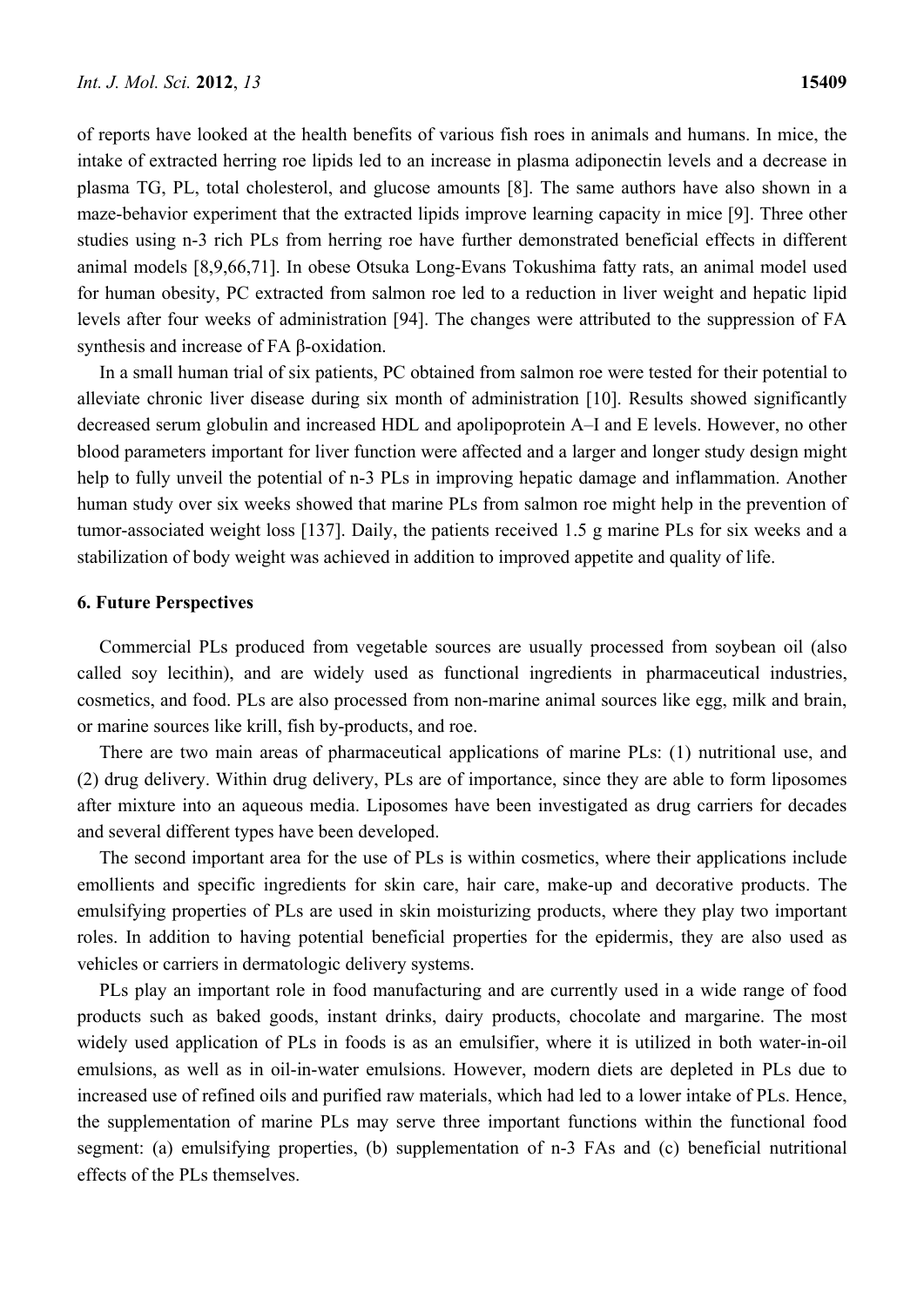Traditional PLs used within nutrition or for pharmaceutical and cosmetic applications do not normally contain n-3 PUFAs, or at best only very small amounts. The increased accessibility of marine PLs during recent years opens up new possibilities for the use of PLs not only as a superior nutritional source of n-3 PUFAs, but also for use in the pharmaceutical, cosmetic and functional food industries.

# **Acknowledgments**

Lena Burri, Nils Hoem and Kjetil Berge are employees in Aker BioMarine Antarctic AS. Part of the research on krill oil performed by Sebastiano Banni has been funded by Aker BioMarine ASA.

# **Conflict of Interest**

The authors declare no conflict of interest.

# **References**

- 1. Wassall, S.R.; Stillwell, W. Polyunsaturated fatty acid-cholesterol interactions: Domain formation in membranes. *Biochimi. Biophys. Acta* **2009**, *1788*, 24–32.
- 2. Riediger, N.D.; Othman, R.A.; Suh, M.; Moghadasian, M.H. A systemic review of the roles of n-3 fatty acids in health and disease. *J. Am. Dietet. Assoc.* **2009**, *109*, 668–679.
- 3. Bang, H.O.; Dyerberg, J.; Nielsen, A.B. Plasma lipid and lipoprotein pattern in Greenlandic West-coast Eskimos. *Lancet* **1971**, *1*, 1143–1145.
- 4. Dyerberg, J.; Bang, H.O.; Hjorne, N. Fatty acid composition of the plasma lipids in Greenland Eskimos. *Am. J. Clin. Nutr.* **1975**, *28*, 958–966.
- 5. Cottin, S.C.; Sanders, T.A.; Hall, W.L. The differential effects of EPA and DHA on cardiovascular risk factors. *Proc. Nutr. Soc.* **2011**, *70*, 215–231.
- 6. Banni, S.; Di Marzo, V. Effect of dietary fat on endocannabinoids and related mediators: Consequences on energy homeostasis, inflammation and mood. *Mol. Nutr. Food Res.* **2010**, *54*, 82–92.
- 7. Lu, F.S.; Nielsen, N.S.; Timm-Heinrich, M.; Jacobsen, C. Oxidative stability of marine phospholipids in the liposomal form and their applications. *Lipids* **2011**, *46*, 3–23.
- 8. Higuchi, T.; Shirai, N.; Suzuki, H. Effects of dietary herring roe lipids on plasma lipid, glucose, insulin, and adiponectin concentrations in mice. *J. Agric. Food Chem.* **2006**, *54*, 3750–3755.
- 9. Shirai, N.; Higuchi, T.; Suzuki, H. Effect of lipids extracted from a salted herring roe food product on maze-behavior in mice. *J. Nutr. Sci. Vitaminol. (Tokyo)* **2006**, *52*, 451–456.
- 10. Hayashi, H.; Tanaka, Y.; Hibino, H.; Umeda, Y.; Kawamitsu, H.; Fujimoto, H.; Amakawa, T. Beneficial effect of salmon roe phosphatidylcholine in chronic liver disease. *Curr. Med. Res. Opin.* **1999**, *15*, 177–184.
- 11. Shirai, N.; Higuchi, T.; Suzuki, H. Analysis of lipid classes and the fatty acid composition of the salted fish roe food products, Ikura, Tarako, Tobiko and Kazunoko. *Food Chem.* **2006**, *94*, 61–67.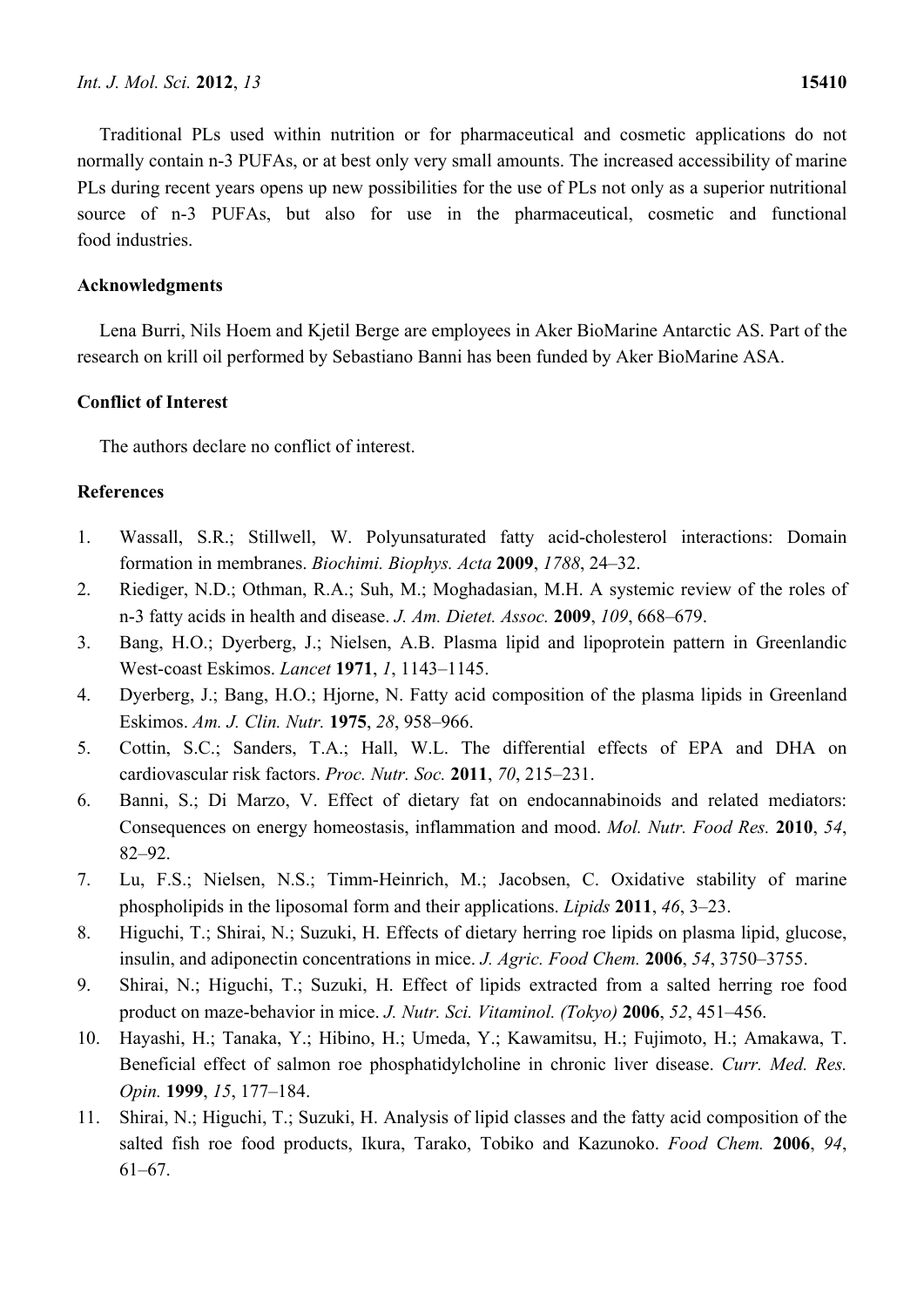- 13. Loy, R.; Heyer, D.; Williams, C.L.; Meck, W.H. Choline-induced spatial memory facilitation correlates with altered distribution and morphology of septal neurons. *Adv. Exp. Med. Biol.* **1991**, *295*, 373–382.
- 14. Phleger, C.F.; Nelson, M.M.; Mooney, B.D.; Nichols, P.D. Interannual and between species comparison of the lipids, fatty acids and sterols of Antarctic krill from the US AMLR Elephant Island survey area. *Comp. Biochem. Physiol. B Biochem. Mol. Biol.* **2002**, *131*, 733–747.
- 15. Tou, J.C.; Jaczynski, J.; Chen, Y.C. Krill for human consumption: Nutritional value and potential health benefits. *Nutr. Rev.* **2007**, *65*, 63–77.
- 16. Le Grandois, J.; Marchioni, E.; Zhao, M.; Giuffrida, F.; Ennahar, S.; Bindler, F. Investigation of natural phosphatidylcholine sources: Separation and identification by liquid chromatography-electrospray ionization-tandem mass spectrometry (LC-ESI-MS2) of molecular species. *J. Agric. Food Chem.* **2009**, *57*, 6014–6020.
- 17. Winther, B.; Hoem, N.; Berge, K.; Reubsaet, L. Elucidation of phosphatidylcholine composition in krill oil extracted from *Euphausia superba*. *Lipids* **2011**, *46*, 25–36.
- 18. Hjaltason, B.; Haraldsson, G.G. Fish Oils and Lipids from Marine Sources. In *Modifying Lipids for Use in Food*; Gunstone, F.D., Ed.; Woodhead Publishing: Cambridge, UK, 2006; pp. 57–79.
- 19. Xu, R.; Hung, J.B.; German, J.B. Effects of dietary lipids on the fatty acid composition of triglycerides and phospholipids in tissues of white sturgeon. *Aquacult. Nutr.* **1996**, *2*, 101–109.
- 20. Polvi, S.M.; Ackman, R.G. Atlantic salmon (*Salmo salar*) muscle lipids and their response to alternative dietary fatty acid sources. *J. Agric. Food Chem.* **1992**, *40*, 1001–1007.
- 21. Strobel, C.; Jahreis, G.; Kuhnt, K. Survey of n-3 and n-6 polyunsaturated fatty acids in fish and fish products. *Lipids Health Dis.* **2012**, *11*, 144.
- 22. Ulven, S.M.; Kirkhus, B.; Lamglait, A.; Basu, S.; Elind, E.; Haider, T.; Berge, K.; Vik, H.; Pedersen, J.I. Metabolic effects of krill oil are essentially similar to those of fish oil but at lower dose of EPA and DHA, in healthy volunteers. *Lipids* **2011**, *46*, 37–46.
- 23. Carlier, H.; Bernard, A.; Caselli, C. Digestion and absorption of polyunsaturated fatty acids. *Reprod. Nutr. Dev.* **1991**, *31*, 475–500.
- 24. Iqbal, J.; Hussain, M.M. Intestinal lipid absorption. *Am. J. Physiol. Endocrinol. Metab.* **2009**, *296*, E1183–E1194.
- 25. Friedman, H.I.; Nylund, B. Intestinal fat digestion, absorption, and transport. A review. *Am. J. Clin. Nutr.* **1980**, *33*, 1108–1139.
- 26. Krimbou, L.; Hassan, H.H.; Blain, S.; Rashid, S.; Denis, M.; Marcil, M.; Genest, J. Biogenesis and speciation of nascent apoA-I-containing particles in various cell lines. *J. Lipid Res.* **2005**, *46*, 1668–1677.
- 27. Magun, A.M.; Mish, B.; Glickman, R.M. Intracellular apoA-I and apoB distribution in rat intestine is altered by lipid feeding. *J. Lipid Res.* **1988**, *29*, 1107–1116.
- 28. Wang, H.; Du, J.; Lu, S.; Yao, Y.; Hunter, F.; Black, D.D. Regulation of intestinal apolipoprotein A-I synthesis by dietary phosphatidylcholine in newborn swine. *Lipids* **2001**, *36*, 683–687.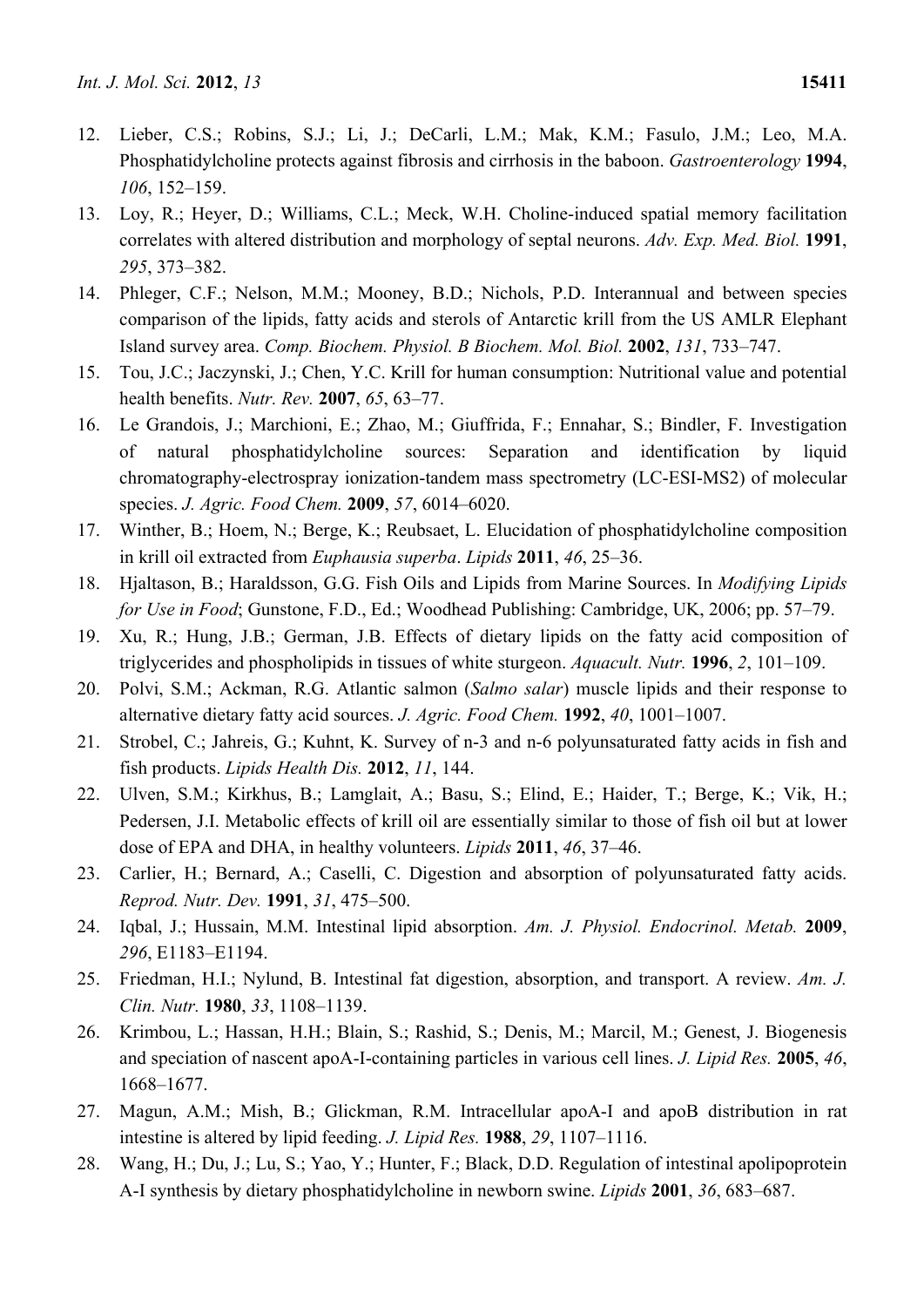- 29. Brunham, L.R.; Kruit, J.K.; Iqbal, J.; Fievet, C.; Timmins, J.M.; Pape, T.D.; Coburn, B.A.; Bissada, N.; Staels, B.; Groen, A.K.; *et al*. Intestinal ABCA1 directly contributes to HDL biogenesis *in vivo*. *J. Clin. Invest.* **2006**, *116*, 1052–1062.
- 30. Forester, G.P.; Tall, A.R.; Bisgaier, C.L.; Glickman, R.M. Rat intestine secretes spherical high density lipoproteins. *J. Biol. Chem.* **1983**, *258*, 5938–5943.
- 31. Green, P.H.; Tall, A.R.; Glickman, R.M. Rat intestine secretes discoid high density lipoprotein. *J. Clin. Invest.* **1978**, *61*, 528–534.
- 32. Preiss-Landl, K.; Zimmermann, R.; Hammerle, G.; Zechner, R. Lipoprotein lipase: The regulation of tissue specific expression and its role in lipid and energy metabolism. *Curr. Opin. Lipidol.* **2002**, *13*, 471–481.
- 33. Yamashita, S.; Hirano, K.; Sakai, N.; Matsuzawa, Y. Molecular biology and pathophysiological aspects of plasma cholesteryl ester transfer protein. *Biochim. Biophys. Acta* **2000**, *1529*, 257–275.
- 34. Amate, L.; Gil, A.; Ramirez, M. Dietary long-chain polyunsaturated fatty acids from different sources affect fat and fatty acid excretions in rats. *J. Nutr.* **2001**, *131*, 3216–3221.
- 35. Sala-Vila, A.; Campoy, C.; Castellote, A.I.; Garrido, F.J.; Rivero, M.; Rodriguez-Palmero, M.; Lopez-Sabater, M.C. Influence of dietary source of docosahexaenoic and arachidonic acids on their incorporation into membrane phospholipids of red blood cells in term infants. *Prostaglandins Leukotrienes Essent. Fatty Acids* **2006**, *74*, 143–148.
- 36. Sala-Vila, A.; Castellote, A.I.; Campoy, C.; Rivero, M.; Rodriguez-Palmero, M.; Lopez-Sabater, M.C. The source of long-chain PUFA in formula supplements does not affect the fatty acid composition of plasma lipids in full-term infants. *J. Nutr.* **2004**, *134*, 868–873.
- 37. Valenzuela, A.; Nieto, S.; Sanhueza, J.; Nunez, M.J.; Ferrer, C. Tissue accretion and milk content of docosahexaenoic acid in female rats after supplementation with different docosahexaenoic acid sources. *Ann. Nutr. Metab.* **2005**, *49*, 325–332.
- 38. Valenzuela, A.; Valenzuela, V.; Sanhueza, J.; Nieto, S. Effect of supplementation with docosahexaenoic acid ethyl ester and sn-2 docosahexaenyl monoacylglyceride on plasma and erythrocyte fatty acids in rats. *Ann. Nutr. Metab.* **2005**, *49*, 49–53.
- 39. Amate, L.; Gil, A.; Ramirez, M. Feeding infant piglets formula with long-chain polyunsaturated fatty acids as triacylglycerols or phospholipids influences the distribution of these fatty acids in plasma lipoprotein fractions. *J. Nutr.* **2001**, *131*, 1250–1255.
- 40. Lagarde, M.; Bernoud, N.; Brossard, N.; Lemaitre-Delaunay, D.; Thies, F.; Croset, M.; Lecerf, J. Lysophosphatidylcholine as a preferred carrier form of docosahexaenoic acid to the brain. *J. Mol. Neurosci.* **2001**, *16*, 201–204; discussion 215–221.
- 41. Picq, M.; Chen, P.; Perez, M.; Michaud, M.; Vericel, E.; Guichardant, M.; Lagarde, M. DHA metabolism: Targeting the brain and lipoxygenation. *Mol. Neurobiol.* **2010**, *42*, 48–51.
- 42. Graf, B.A.; Duchateau, G.S.; Patterson, A.B.; Mitchell, E.S.; van Bruggen, P.; Koek, J.H.; Melville, S.; Verkade, H.J. Age dependent incorporation of 14C-DHA into rat brain and body tissues after dosing various 14C-DHA-esters. *Prostaglandins Leukotrienes Essent. Fatty Acids*  **2010**, *83*, 89–96.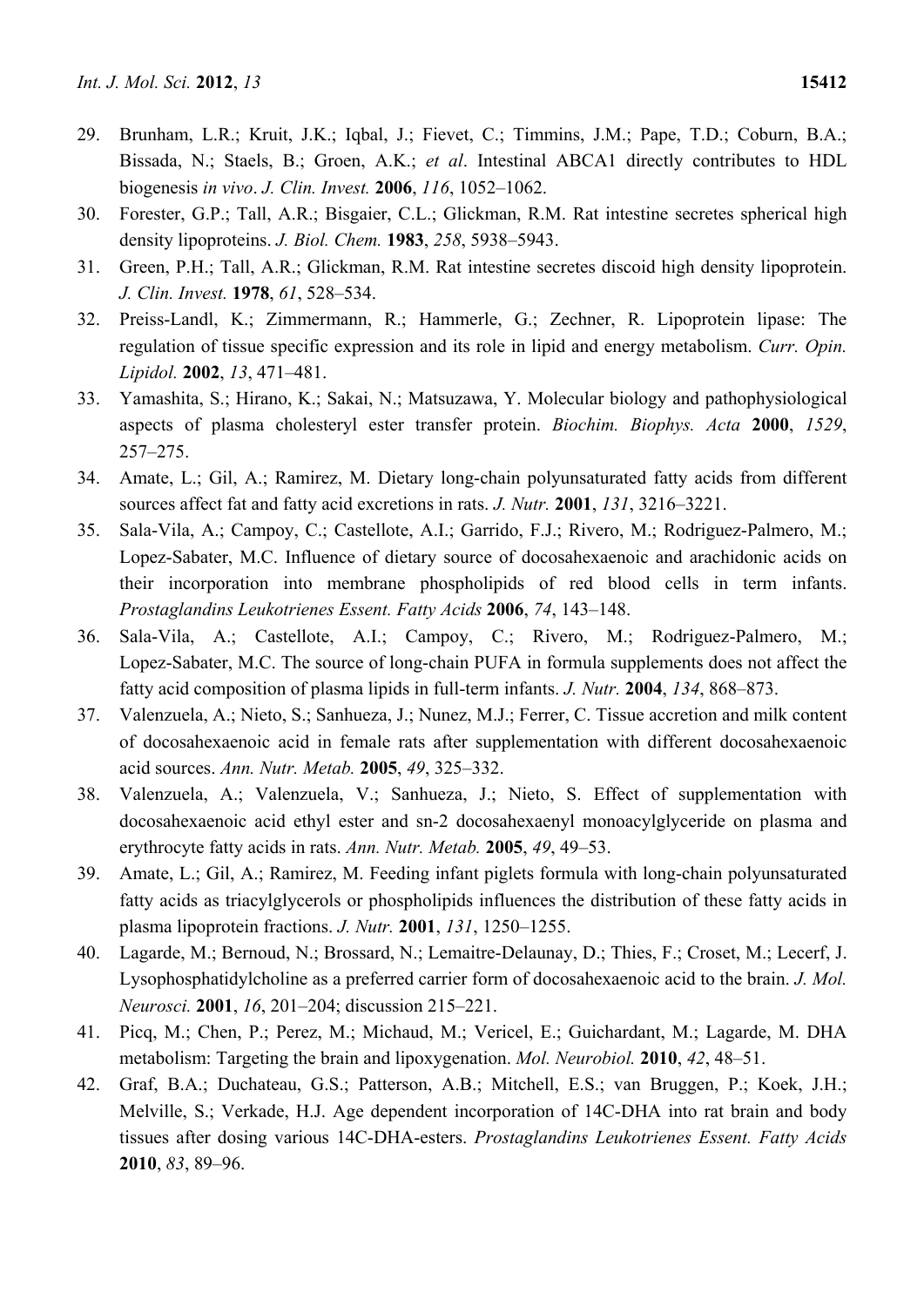- 43. Wijendran, V.; Huang, M.C.; Diau, G.Y.; Boehm, G.; Nathanielsz, P.W.; Brenna, J.T. Efficacy of dietary arachidonic acid provided as triglyceride or phospholipid as substrates for brain arachidonic acid accretion in baboon neonates. *Pediatr. Res.* **2002**, *51*, 265–272.
- 44. Batetta, B.; Griinari, M.; Carta, G.; Murru, E.; Ligresti, A.; Cordeddu, L.; Giordano, E.; Sanna, F.; Bisogno, T.; Uda, S.; *et al*. Endocannabinoids may mediate the ability of (n-3) fatty acids to reduce ectopic fat and inflammatory mediators in obese Zucker rats. *J. Nutr.* **2009**, *139*, 1495–501.
- 45. Di Marzo, V.; Griinari, M.; Carta, G.; Murru, E.; Ligresti, A.; Cordeddu, L.; Giordano, E.; Bisogno, T.; Collu, M.; Batetta, B.; *et al*. Dietary krill oil increases docosahexaenoic acid and reduces 2-arachidonoylglycerol but not *N*-acylethanolamine levels in the brain of obese Zucker rats. *Int. Dairy J.* **2010**, *20*, 231–235.
- 46. Gamoh, S. Krill-derived phospholipids rich in n-3 fatty acid improve spatial memory in adult rats. *J. Agric. Sci.* **2011**, *3*, 3–12.
- 47. Thies, F.; Delachambre, M.C.; Bentejac, M.; Lagarde, M.; Lecerf, J. Unsaturated fatty acids esterified in 2-acyl-l-lysophosphatidylcholine bound to albumin are more efficiently taken up by the young rat brain than the unesterified form. *J. Neurochem.* **1992**, *59*, 1110–1116.
- 48. Thies, F.; Pillon, C.; Moliere, P.; Lagarde, M.; Lecerf, J. Preferential incorporation of sn-2 lysoPC DHA over unesterified DHA in the young rat brain. *Am. J. Physiol.* **1994**, *267*, R1273–R1279.
- 49. Cansell, M. Marine phospholipids as dietary carriers of long-chain polyunsaturated fatty acids. *Lipid Technol.* **2010**, *22*, 223–226.
- 50. Cansell, M.; Moussaoui, N.; Petit, A.P.; Denizot, A.; Combe, N. Feeding rats with liposomes or fish oil differently affects their lipid metabolism. *Eur. J. Lipid Sci. Technol.* **2006**, *108*, 459–467.
- 51. Cansell, M.; Nacka, F.; Combe, N. Marine lipid-based liposomes increase *in vivo* FA bioavailability. *Lipids* **2003**, *38*, 551–559.
- 52. Cansell, M.S.; Battin, A.; Degrace, P.; Gresti, J.; Clouet, P.; Combe, N. Early dissimilar fates of liver eicosapentaenoic acid in rats fed liposomes or fish oil and gene expression related to lipid metabolism. *Lipids* **2009**, *44*, 237–247.
- 53. Cole, G.M.; Ma, Q.L.; Frautschy, S.A. Dietary fatty acids and the aging brain. *Nutr. Rev.* **2010**, *68*, S102–S111.
- 54. Schaefer, E.J.; Bongard, V.; Beiser, A.S.; Lamon-Fava, S.; Robins, S.J.; Au, R.; Tucker, K.L.; Kyle, D.J.; Wilson, P.W.; Wolf, P.A. Plasma phosphatidylcholine docosahexaenoic acid content and risk of dementia and Alzheimer disease: The Framingham Heart Study. *Arch. Neurol.* **2006**, *63*, 1545–1550.
- 55. Lemaitre-Delaunay, D.; Pachiaudi, C.; Laville, M.; Pousin, J.; Armstrong, M.; Lagarde, M. Blood compartmental metabolism of docosahexaenoic acid (DHA) in humans after ingestion of a single dose of [(13)C]DHA in phosphatidylcholine. *J. Lipid Res.* **1999**, *40*, 1867–1874.
- 56. Bunea, R.; El Farrah, K.; Deutsch, L. Evaluation of the effects of neptune krill oil on the clinical course of hyperlipidemia. *Altern. Med. Rev.* **2004**, *9*, 420–428.
- 57. Banni, S.; Carta, G.; Murru, E.; Cordeddu, L.; Giordano, E.; Sirigu, A.R.; Berge, K.; Vik, H.; Maki, K.C.; Di Marzo, V.; *et al.* Krill oil significantly decreases 2-arachidonoylglycerol plasma levels in obese subjects. *Nutr. Metab. (Lond)* **2011**, *8*, 7.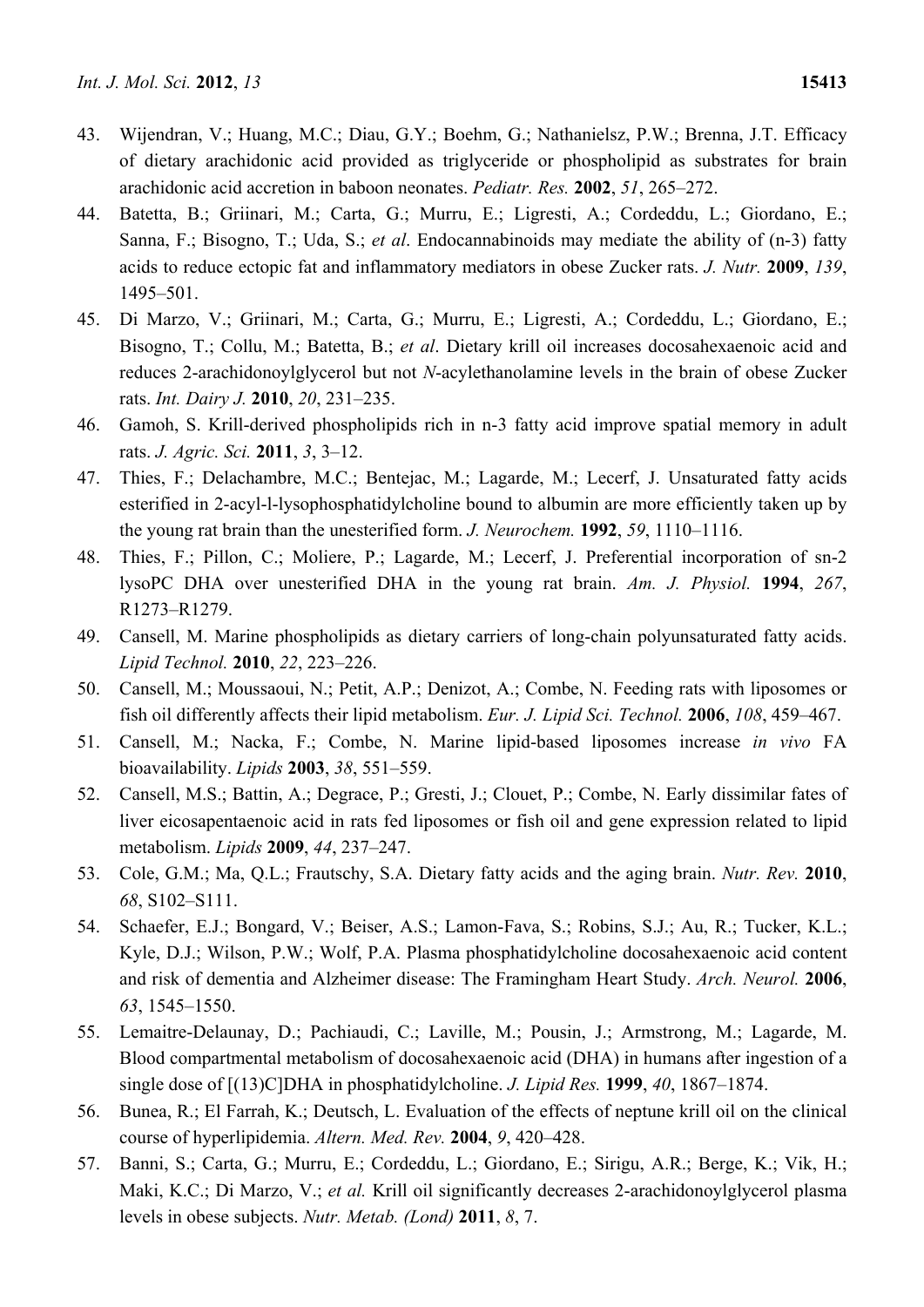- 58. Deutsch, L. Evaluation of the effect of neptune krill oil on chronic inflammation and arthritic symptoms. *J. Am. Coll. Nutr.* **2007**, *26*, 39–48.
- 59. Skarpańska-Stejnborn, A.; Pilaczyńska-Szcześniak, L.; Basta, P.; Foriasz, J.; Arlet, J. Effects of supplementation with neptune krill oil (Euphasia Superba) on selected redox parameters and pro-Inflammatory markers in athletes during exhaustive exercise. *J. Hum. Kinet.* **2010**, *25*, 49–57.
- 60. Sampalis, F.; Bunea, R.; Pelland, M.F.; Kowalski, O.; Duguet, N.; Dupuis, S. Evaluation of the effects of neptune krill oil on the management of premenstrual syndrome and dysmenorrhea. *Altern. Med. Rev.* **2003**, *8*, 171–179.
- 61. Richter, Y.; Herzog, Y.; Cohen, T.; Steinhart, Y. The effect of phosphatidylserine-containing omega-3 fatty acids on memory abilities in subjects with subjective memory complaints: A pilot study. *Clin. Interv. Aging* **2010**, *5*, 313–316.
- 62. Vaisman, N.; Kaysar, N.; Zaruk-Adasha, Y.; Pelled, D.; Brichon, G.; Zwingelstein, G.; Bodennec, J. Correlation between changes in blood fatty acid composition and visual sustained attention performance in children with inattention: Effect of dietary n-3 fatty acids containing phospholipids. *Am. J. Clin. Nutr.* **2008**, *87*, 1170–1180.
- 63. Maki, K.C.; Reeves, M.S.; Farmer, M.; Griinari, M.; Berge, K.; Vik, H.; Hubacher, R.; Rains, T.M. Krill oil supplementation increases plasma concentrations of eicosapentaenoic and docosahexaenoic acids in overweight and obese men and women. *Nutr. Res.* **2009**, *29*, 609–615.
- 64. Schuchardt, J.P.; Schneider, I.; Meyer, H.; Neubronner, J.; von Schacky, C.; Hahn, A. Incorporation of EPA and DHA into plasma phospholipids in response to different omega-3 fatty acid formulations—A comparative bioavailability study of fish oil *vs.* krill oil. *Lipids Health Dis.*  **2011**, *10*, 145.
- 65. Fosshaug, L.E.; Berge, R.K.; Beitnes, J.O.; Berge, K.; Vik, H.; Aukrust, P.; Gullestad, L.; Vinge, L.E.; Oie, E. Krill oil attenuates left ventricular dilatation after myocardial infarction in rats. *Lipids Health Dis.* **2011**, *10*, 245.
- 66. Higuchi, T.; Shirai, N.; Suzuki, H. Effects of herring roe on plasma lipid, glucose, insulin and adiponectin levels, and hepatic lipid contents in mice. *J. Nutr. Sci. Vitaminol. (Tokyo)* **2008**, *54*, 230–236.
- 67. Rossmeisl, M.; Jilkova, Z.M.; Kuda, O.; Jelenik, T.; Medrikova, D.; Stankova, B.; Kristinsson, B.; Haraldsson, G.G.; Svensen, H.; Stoknes, I.; *et al*. Metabolic effects of n-3 PUFA as phospholipids are superior to triglycerides in mice fed a high-fat diet: Possible role of endocannabinoids. *PLoS One* **2012**, *7*, e38834.
- 68. Ferramosca, A.; Conte, A.; Burri, L.; Berge, K.; De Nuccio, F.; Giudetti, A.M.; Zara, V. A krill oil supplemented diet suppresses hepatic steatosis in high-fat fed rats. *PLoS One* **2012**, *7*, e38797.
- 69. Piscitelli, F.; Carta, G.; Bisogno, T.; Murru, E.; Cordeddu, L.; Berge, K.; Tandy, S.; Cohn, J.S.; Griinari, M.; Banni, S.; *et al.* Effect of dietary krill oil supplementation on the endocannabinoidome of metabolically relevant tissues from high fat-fed mice. *Nutr.Metab.* **2011**, *8*, 1–16.
- 70. Tandy, S.; Chung, R.W.S.; Wat, E.; Kamili, A.; Berge, K.; Griinari, M.; Cohn, J.S. Dietary krill oil supplementation reduces hepatic steatosis, glycemia and hypercholesterolemia in high-fat fed mice. *J. Agric. Food Chem.* **2009**, *57*, 9339–9345.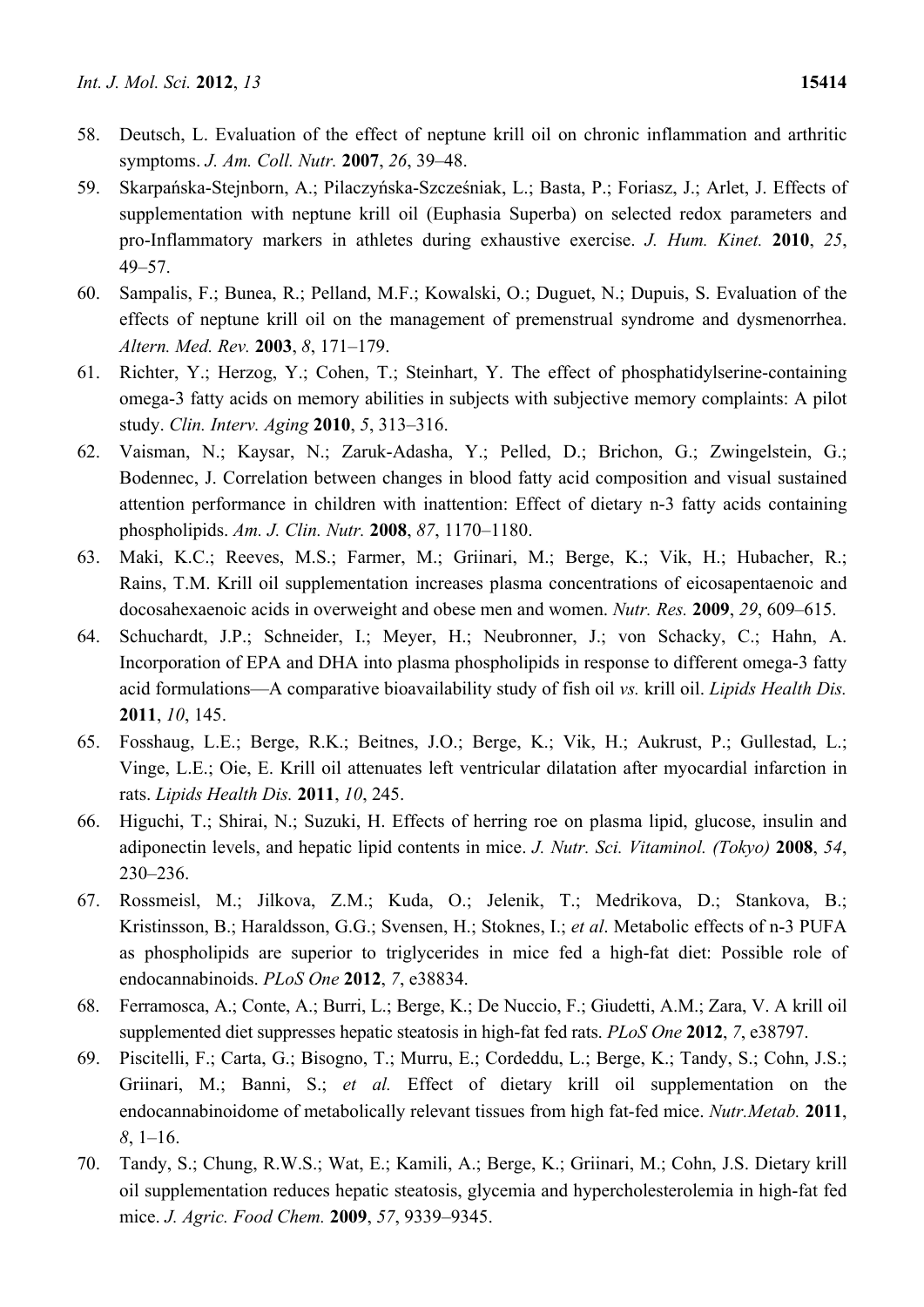- 71. Moriya, H.; Hosokawa, M.; Miyashita, K. Combination effect of herring roe lipids and proteins on plasma lipids and abdominal fat weight of mouse. *J. Food Sci.* **2007**, *72*, C231–C234.
- 72. Bjorndal, B.; Burri, L.; Wergedahl, H.; Svardal, A.; Bohov, P.; Berge, R.K. Dietary supplementation of herring roe and milt enhances hepatic fatty acid catabolism in female mice transgenic for hTNFalpha. *Eur. J. Nutr.* **2012**, *51*, 741–753.
- 73. Vigerust, N.F.; Bjorndal, B.; Bohov, P.; Brattelid, T.; Svardal, A.; Berge, R.K. Krill oil *versus* fish oil in modulation of inflammation and lipid metabolism in mice transgenic for TNF-alpha. *Eur. J. Nutr.* **2012**, doi:10.1007/s00394-012-0441-2.
- 74. Grimstad, T.; Bjorndal, B.; Cacabelos, D.; Aasprong, O.G.; Janssen, E.A.; Omdal, R.; Svardal, A.; Hausken, T.; Bohov, P.; Portero-Otin, M.; *et al.* Dietary supplementation of krill oil attenuates inflammation and oxidative stress in experimental ulcerative colitis in rats. *Scand. J. Gastroenterol.* **2012**, *47*, 49–58.
- 75. Ierna, M.; Kerr, A.; Scales, H.; Berge, K.; Griinari, M. Supplementation of diet with krill oil protects against experimental rheumatoid arthritis. *BMC Musculoskeletal Disord.* **2010**, *11*, 136.
- 76. Lee, B.; Sur, B.J.; Han, J.J.; Shim, I.; Her, S.; Lee, H.J.; Hahm, D.H. Krill phosphatidylserine improves learning and memory in Morris water maze in aged rats. *Prog. Neuropsychopharmacol. Biol. Psychiatry* **2010**, *34*, 1085–1093.
- 77. Lukas, R.; Gigliotti, J.C.; Smith, B.J.; Altman, S.; Tou, J.C. Consumtion of different sources of omega-3 polyunsaturated fatty acids by growing female rats affects long bone mass and microarchitecture. *Bone* **2011**, *49*, 455–462.
- 78. Ferramosca, A.; Conte, L.; Zara, V. A krill oil supplemented diet reduces the activities of the mitochondrial tricarboxylate carrier and of the cytosolic lipogenic enzymes in rats. *J. Anim. Physiol. Anim. Nutr.* **2011**, 1–12.
- 79. Burri, L.; Berge, K.; Wibrand, K.; Berge, R.K.; Barger, J.L. Differential effects of krill oil and fish oil on the hepatic transcriptome in mice. *Front. Genet.* **2011**, *2*, 1–8.
- 80. Hung, M.C.; Shibasaki, K.; Yoshida, R.; Sato, M.; Imaizumi, K. Learning behaviour and cerebral protein kinase C, antioxidant status, lipid composition in senescence-accelerated mouse: Influence of a phosphatidylcholine-vitamin B12 diet. *Br. J. Nutr.* **2001**, *86*, 163–171.
- 81. Chung, S.Y.; Moriyama, T.; Uezu, E.; Uezu, K.; Hirata, R.; Yohena, N.; Masuda, Y.; Kokubu, T.; Yamamoto, S. Administration of phosphatidylcholine increases brain acetylcholine concentration and improves memory in mice with dementia. *J. Nutr.* **1995**, *125*, 1484–1489.
- 82. Schneider, H.; Braun, A.; Fullekrug, J.; Stremmel, W.; Ehehalt, R. Lipid based therapy for ulcerative colitis-modulation of intestinal mucus membrane phospholipids as a tool to influence inflammation. *Int. J. Mol. Sci.* **2010**, *11*, 4149–4164.
- 83. Buang, Y.; Wang, Y.M.; Cha, J.Y.; Nagao, K.; Yanagita, T. Dietary phosphatidylcholine alleviates fatty liver induced by orotic acid. *Nutrition* **2005**, *21*, 867–873.
- 84. O'Brien, B.C.; Andrews, V.G. Influence of dietary egg and soybean phospholipids and triacylglycerols on human serum lipoproteins. *Lipids* **1993**, *28*, 7–12.
- 85. Jager, R.; Purpura, M.; Geiss, K.R.; Weiss, M.; Baumeister, J.; Amatulli, F.; Schroder, L.; Herwegen, H. The effect of phosphatidylserine on golf performance. *J. Int. Soc. Sports Nutr.*  **2007**, *4*, 23.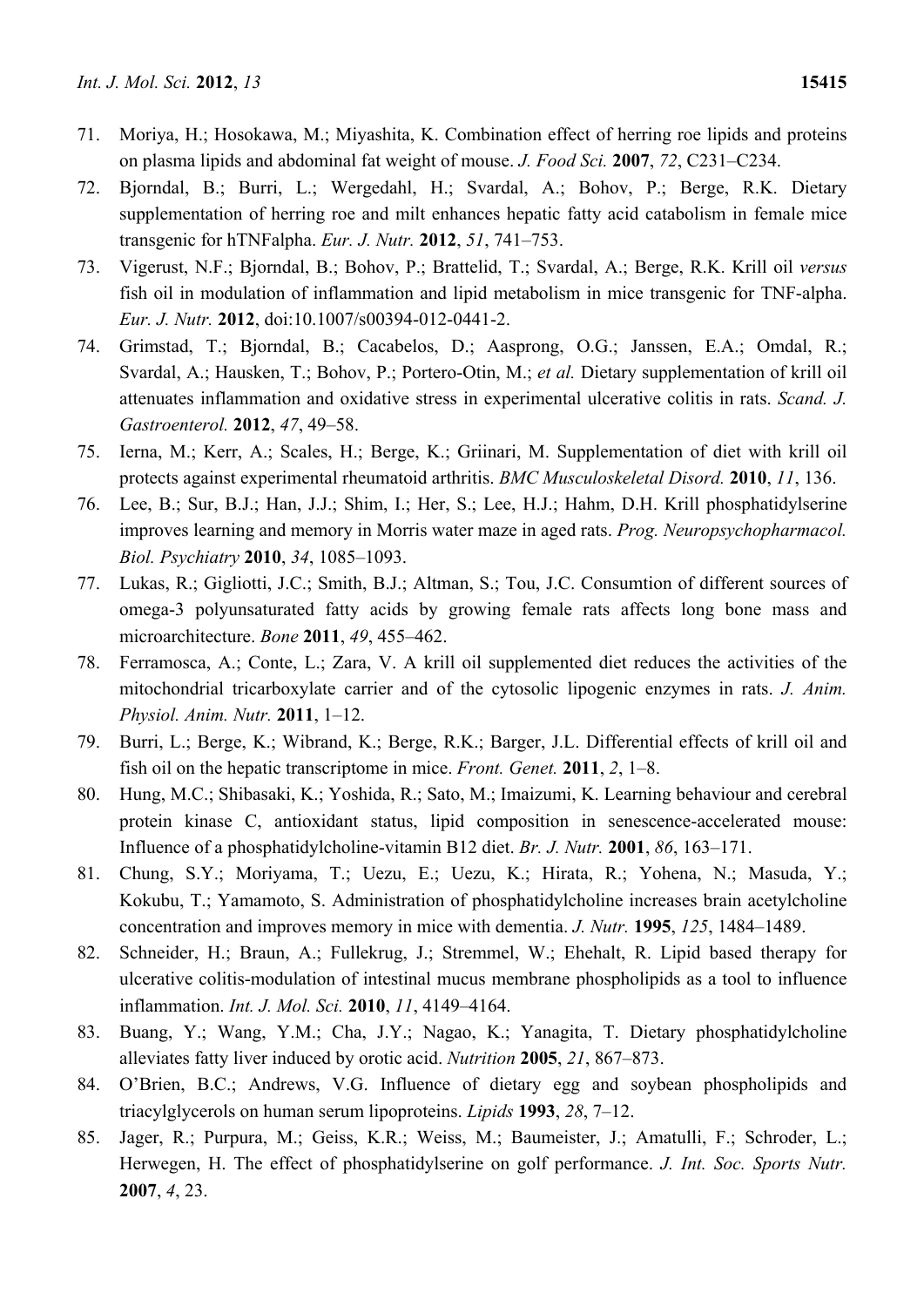- 86. Jager, R.; Purpura, M.; Kingsley, M. Phospholipids and sports performance. *J. Int. Soc. Sports Nutr.* **2007**, *4*, 5.
- 87. An, B.K.; Nishiyama, H.; Tanaka, K.; Ohtani, S.; Iwata, T.; Tsutsumi, K.; Kasai, M. Dietary safflower phospholipid reduces liver lipids in laying hens. *Poult. Sci.* **1997**, *76*, 689–695.
- 88. Imaizumi, K.; Mawatari, K.; Murata, M.; Ikeda, I.; Sugano, M. The contrasting effect of dietary phosphatidylethanolamine and phosphatidylcholine on serum lipoproteins and liver lipids in rats. *J. Nutr.* **1983**, *113*, 2403–2411.
- 89. Iwata, T.; Hoshi, S.; Takehisa, F.; Tsutsumi, K.; Furukawa, Y.; Kimura, S. The effect of dietary safflower phospholipid and soybean phospholipid on plasma and liver lipids in rats fed a hypercholesterolemic diet. *J. Nutr. Sci. Vitaminol. (Tokyo)* **1992**, *38*, 471–479.
- 90. Kabir, Y.; Ide, T. Effect of dietary soybean phospholipid and fats differing in the degree of unsaturation on fatty acid synthesis and oxidation in rat liver. *J. Nutr. Sci. Vitaminol. (Tokyo)*  **1995**, *41*, 635–645.
- 91. LeBlanc, M.J.; Brunet, S.; Bouchard, G.; Lamireau, T.; Yousef, I.M.; Gavino, V.; Levy, E.; Tuchweber, B. Effects of dietary soybean lecithin on plasma lipid transport and hepatic cholesterol metabolism in rats. *J. Nutr. Biochem.* **2003**, *14*, 40–48.
- 92. Polichetti, E.; Diaconescu, N.; De La Porte, P.L.; Malli, L.; Portugal, H.; Pauli, A.M.; Lafont, H.; Tuchweber, B.; Yousef, I.; Chanussot, F. Cholesterol-lowering effect of soyabean lecithin in normolipidaemic rats by stimulation of biliary lipid secretion. *Br. J. Nutr.* **1996**, *75*, 471–478.
- 93. Polichetti, E.; Janisson, A.; de la Porte, P.L.; Portugal, H.; Leonardi, J.; Luna, A.; La Droitte, P.; Chanussot, F. Dietary polyenylphosphatidylcholine decreases cholesterolemia in hypercholesterolemic rabbits: Role of the hepato-biliary axis. *Life Sci.* **2000**, *67*, 2563–2576.
- 94. Shirouchi, B.; Nagao, K.; Inoue, N.; Ohkubo, T.; Hibino, H.; Yanagita, T. Effect of dietary omega-3 phosphatidylcholine on obesity-related disorders in obese Otsuka Long-Evans Tokushima fatty rats. *J. Agric. Food Chem.* **2007**, *55*, 7170–7176.
- 95. Lieber, C.S. New concepts of the pathogenesis of alcoholic liver disease lead to novel treatments. *Curr. Gastroenterol. Rep.* **2004**, *6*, 60–65.
- 96. Lieber, C.S. Alcoholic fatty liver: Its pathogenesis and mechanism of progression to inflammation and fibrosis. *Alcohol* **2004**, *34*, 9–19.
- 97. Turecky, L.; Kupcova, V.; Szantova, M.; Uhlikova, E. Plasma lipid parameters in patients with alcoholic fatty liver after treatment with essential phospholipids. *Bratisl. Lek. Listy* **2003**, *104*, 227–231.
- 98. Puri, P.; Baillie, R.A.; Wiest, M.M.; Mirshahi, F.; Choudhury, J.; Cheung, O.; Sargeant, C.; Contos, M.J.; Sanyal, A.J. A lipidomic analysis of nonalcoholic fatty liver disease. *Hepatology*  **2007**, *46*, 1081–1090.
- 99. Cohn, J.S.; Wat, E.; Kamili, A.; Tandy, S. Dietary phospholipids, hepatic lipid metabolism and cardiovascular disease. *Curr. Opin. Lipidol.* **2008**, *19*, 257–262.
- 100. Dasgupta, S.; Bhattacharyya, D.K. Dietary effect of eicosapentaenoic acid (EPA) containing soyphospholipid. *J. Oleo Sci.* **2007**, *56*, 563–568.
- 101. Zeisel, S.H.; Mar, M.H.; Howe, J.C.; Holden, J.M. Concentrations of choline-containing compounds and betaine in common foods. *J. Nutr.* **2003**, *133*, 1302–1307.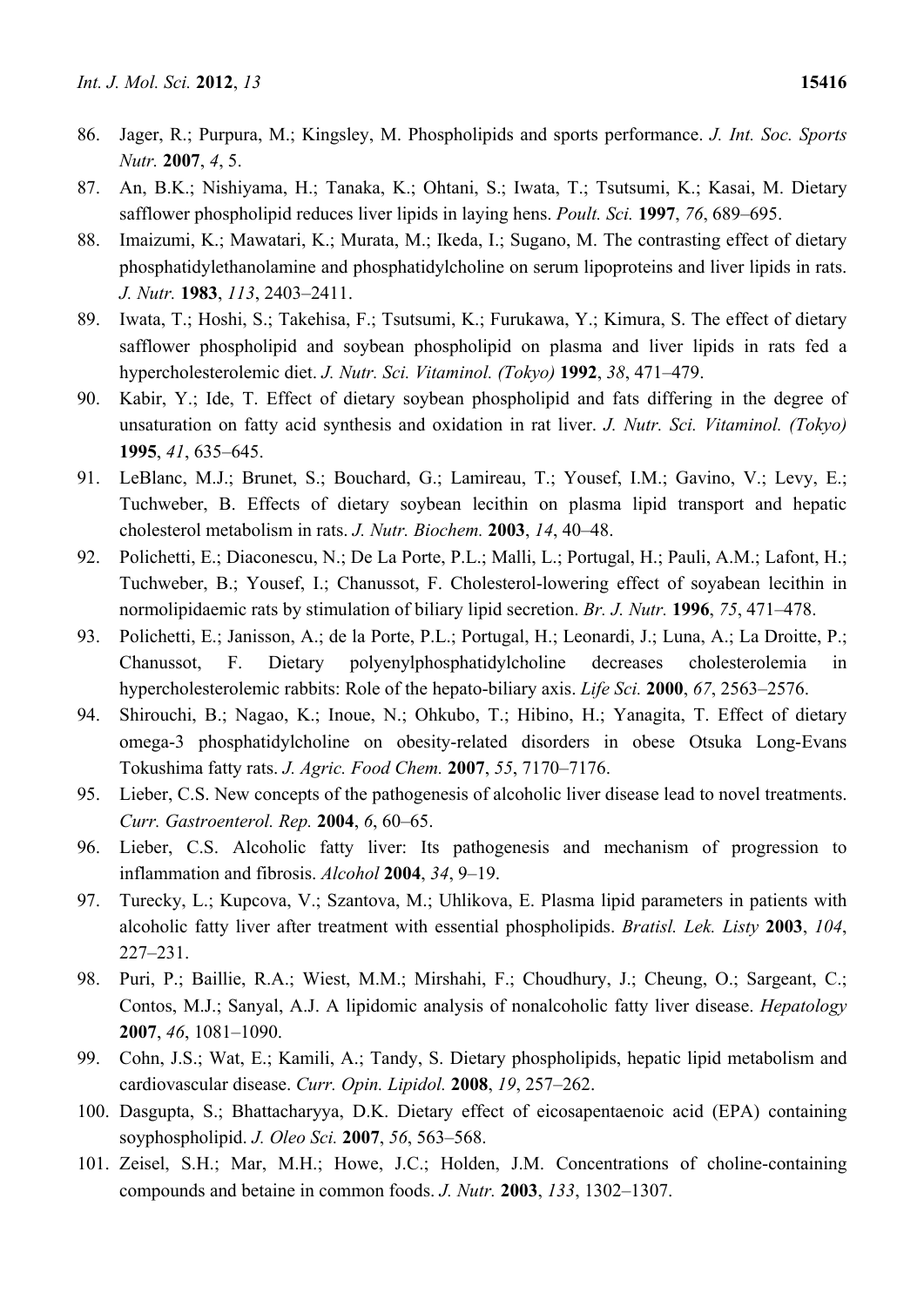- 102. Deiana, S.; Platt, B.; Riedel, G. The cholinergic system and spatial learning. *Behav. Brain Res.*  **2011**, *221*, 389–411.
- 103. McDaniel, M.A.; Maier, S.F.; Einstein, G.O. "Brain-specific" nutrients: A memory cure? *Nutrition* **2003**, *19*, 957–975.
- 104. Da Costa, K.A.; Cochary, E.F.; Blusztajn, J.K.; Garner, S.C.; Zeisel, S.H. Accumulation of 1,2-sn-diradylglycerol with increased membrane-associated protein kinase C may be the mechanism for spontaneous hepatocarcinogenesis in choline-deficient rats. *J. Biol. Chem.* **1993**, *268*, 2100–2105.
- 105. Zeisel, S.H.; Da Costa, K.A.; Franklin, P.D.; Alexander, E.A.; Lamont, J.T.; Sheard, N.F.; Beiser, A. Choline, an essential nutrient for humans. *FASEB J.* **1991**, *5*, 2093–2098.
- 106. Zeisel, S.H. Choline: Needed for normal development of memory. *J. Am. Coll. Nutr.* **2000**, *19*, 528S–531S.
- 107. Meck, W.H.; Williams, C.L. Perinatal choline supplementation increases the threshold for chunking in spatial memory. *Neuroreport* **1997**, *8*, 3053–3059.
- 108. Meck, W.H.; Williams, C.L. Simultaneous temporal processing is sensitive to prenatal choline availability in mature and aged rats. *Neuroreport* **1997**, *8*, 3045–3051.
- 109. Meck, W.H.; Williams, C.L. Characterization of the facilitative effects of perinatal choline supplementation on timing and temporal memory. *Neuroreport* **1997**, *8*, 2831–2835.
- 110. Tees, R.C. The influences of rearing environment and neonatal choline dietary supplementation on spatial learning and memory in adult rats. *Behav. Brain Res.* **1999**, *105*, 173–188.
- 111. Williams, C.L.; Meck, W.H.; Heyer, D.D.; Loy, R. Hypertrophy of basal forebrain neurons and enhanced visuospatial memory in perinatally choline-supplemented rats. *Brain Res.* **1998**, *794*, 225–238.
- 112. Albright, C.D.; Tsai, A.Y.; Friedrich, C.B.; Mar, M.H.; Zeisel, S.H. Choline availability alters embryonic development of the hippocampus and septum in the rat. *Brain Res. Dev. Brain Res.*  **1999**, *113*, 13–20.
- 113. Albright, C.D.; Zeisel, S.H. Choline deficiency causes increased localization of transforming growth factor-beta1 signaling proteins and apoptosis in the rat liver. *Pathobiology* **1997**, *65*, 264–270.
- 114. Holmes-McNary, M.Q.; Loy, R.; Mar, M.H.; Albright, C.D.; Zeisel, S.H. Apoptosis is induced by choline deficiency in fetal brain and in PC12 cells. *Brain Res. Dev. Brain Res.* **1997**, *101*,  $9-16.$
- 115. Xu, X.; Gammon, M.D.; Zeisel, S.H.; Bradshaw, P.T.; Wetmur, J.G.; Teitelbaum, S.L.; Neugut, A.I.; Santella, R.M.; Chen, J. High intakes of choline and betaine reduce breast cancer mortality in a population-based study. *FASEB J.* **2009**, *23*, 4022–4028.
- 116. Xu, X.; Gammon, M.D.; Zeisel, S.H.; Lee, Y.L.; Wetmur, J.G.; Teitelbaum, S.L.; Bradshaw, P.T.; Neugut, A.I.; Santella, R.M.; Chen, J. Choline metabolism and risk of breast cancer in a population-based study. *FASEB J.* **2008**, *22*, 2045–2052.
- 117. Lee, J.E.; Giovannucci, E.; Fuchs, C.S.; Willett, W.C.; Zeisel, S.H.; Cho, E. Choline and betaine intake and the risk of colorectal cancer in men. *Cancer Epidemiol. Biomarkers Prev.* **2010**, *19*, 884–887.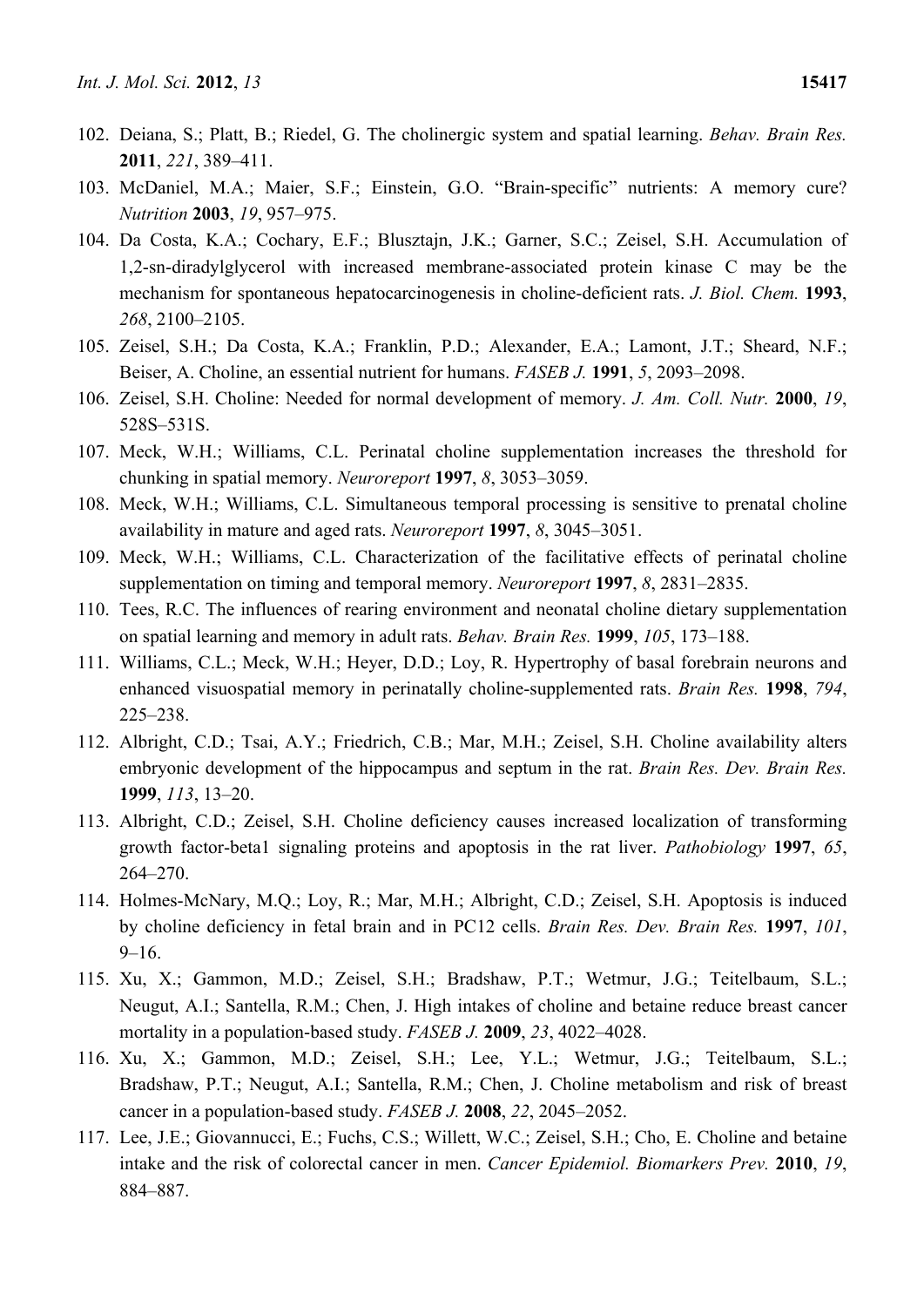- 118. Jump, D.B.; Botolin, D.; Wang, Y.; Xu, J.; Christian, B.; Demeure, O. Fatty acid regulation of hepatic gene transcription. *J. Nutr.* **2005**, *135*, 2503–2506.
- 119. Arita, M.; Yoshida, M.; Hong, S.; Tjonahen, E.; Glickman, J.N.; Petasis, N.A.; Blumberg, R.S.; Serhan, C.N. Resolvin E1, an endogenous lipid mediator derived from omega-3 eicosapentaenoic acid, protects against 2,4,6-trinitrobenzene sulfonic acid-induced colitis. *Proc. Natl. Acad. Sci. USA* **2005**, *102*, 7671–7676.
- 120. Davidson, M.H. Mechanisms for the hypotriglyceridemic effect of marine omega-3 fatty acids. *Am. J. Cardiol.* **2006**, *98*, 27i–33i.
- 121. Hoffman, D.R.; Boettcher, J.A.; Diersen-Schade, D.A. Toward optimizing vision and cognition in term infants by dietary docosahexaenoic and arachidonic acid supplementation: A review of randomized controlled trials. *Prostaglandins Leukotrienes Essent. Fatty Acids* **2009**, *81*, 151–158.
- 122. Iso, H.; Kobayashi, M.; Ishihara, J.; Sasaki, S.; Okada, K.; Kita, Y.; Kokubo, Y.; Tsugane, S. Intake of fish and n3 fatty acids and risk of coronary heart disease among Japanese: The Japan Public Health Center-Based (JPHC) study cohort I. *Circulation* **2006**, *113*, 195–202.
- 123. Serini, S.; Piccioni, E.; Calviello, G. Dietary n-3 PUFA vascular targeting and the prevention of tumor growth and age-related macular degeneration. *Curr. Med. Chem.* **2009**, *16*, 4511–4526.
- 124. Von Schacky, C.; Angerer, P.; Kothny, W.; Theisen, K.; Mudra, H. The effect of dietary omega-3 fatty acids on coronary atherosclerosis. A randomized, double-blind, placebo-controlled trial. *Ann. Intern. Med.* **1999**, *130*, 554–562.
- 125. Weitz, D.; Weintraub, H.; Fisher, E.; Schwartzbard, A.Z. Fish oil for the treatment of cardiovascular disease. *Cardiol. Rev.* **2010**, *18*, 258–263.
- 126. Wu, M.; Harvey, K.A.; Ruzmetov, N.; Welch, Z.R.; Sech, L.; Jackson, K.; Stillwell, W.; Zaloga, G.P.; Siddiqui, R.A. Omega-3 polyunsaturated fatty acids attenuate breast cancer growth through activation of a neutral sphingomyelinase-mediated pathway. *Int. J. Cancer* **2005**, *117*, 340–348.
- 127. Yurko-Mauro, K. Cognitive and cardiovascular benefits of docosahexaenoic acid in aging and cognitive decline. *Curr. Alzheimer Res.* **2010**, *7*, 190–196.
- 128. Horrobin, D.F. Interactions between n-3 and n-6 essential fatty acids (EFAs) in the regulation of cardiovascular disorders and inflammation. *Prostaglandins Leukotrienes Essent. Fatty Acids*  **1991**, *44*, 127–131.
- 129. Morris, M.C.; Evans, D.A.; Bienias, J.L.; Tangney, C.C.; Bennett, D.A.; Wilson, R.S.; Aggarwal, N.; Schneider, J. Consumption of fish and n-3 fatty acids and risk of incident Alzheimer disease. *Arch. Neurol.* **2003**, *60*, 940–946.
- 130. Richardson, A.J.; Puri, B.K. A randomized double-blind, placebo-controlled study of the effects of supplementation with highly unsaturated fatty acids on ADHD-related symptoms in children with specific learning difficulties. *Prog. Neuropsychopharmacol. Biol. Psychiatry* **2002**, *26*, 233–239.
- 131. Chowdhury, R.; Stevens, S.; Gorman, D.; Pan, A.; Warnakula, S.; Chowdhury, S.; Ward, H.; Johnson, L.; Crowe, F.; Hu, F.B.; *et al*. Association between fish consumption, long chain omega 3 fatty acids, and risk of cerebrovascular disease: Systematic review and meta-analysis. *BMJ*  **2012**, *345*, e6698.